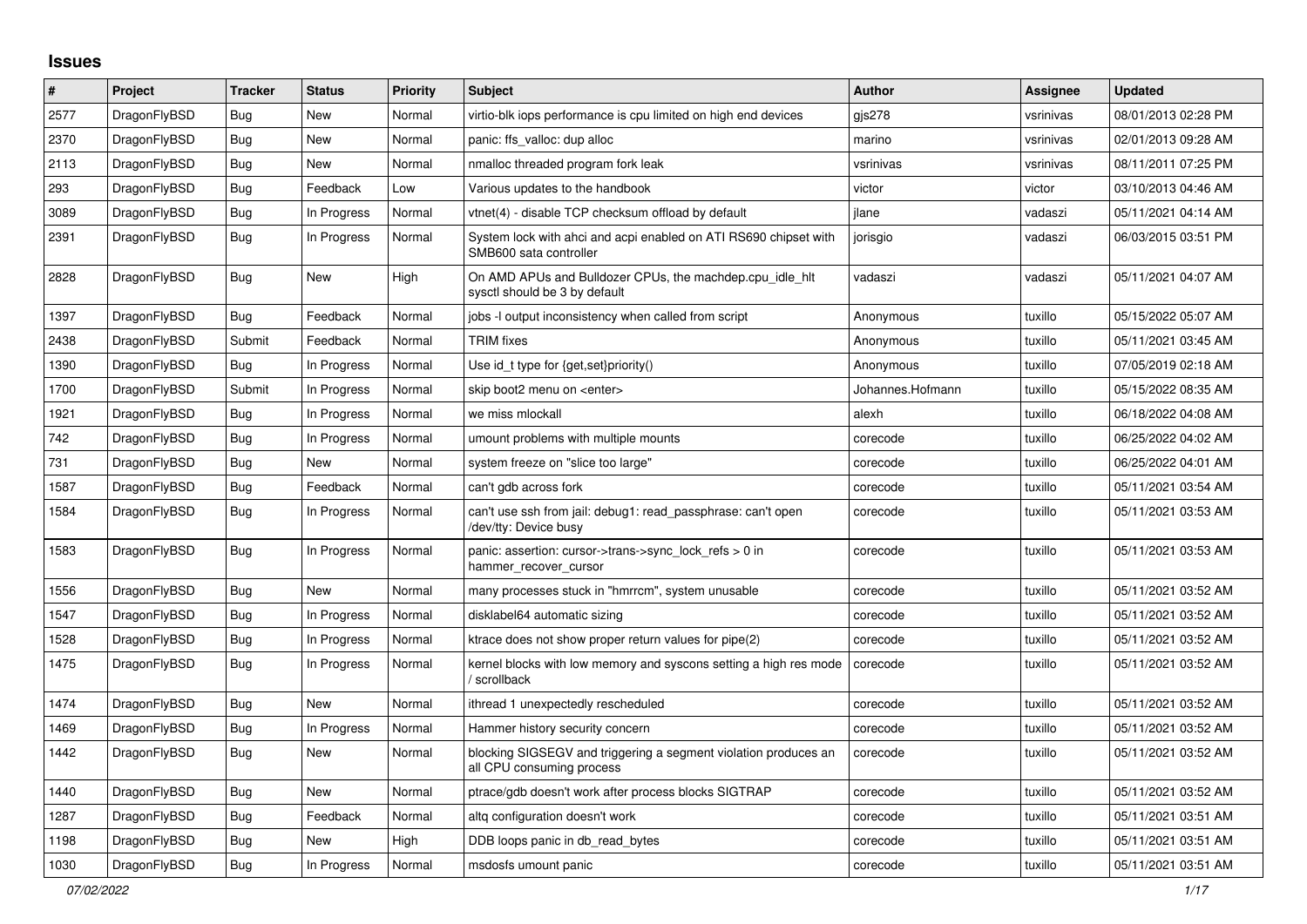| $\sharp$ | Project      | <b>Tracker</b> | <b>Status</b> | <b>Priority</b> | Subject                                                                                    | <b>Author</b>  | Assignee | <b>Updated</b>      |
|----------|--------------|----------------|---------------|-----------------|--------------------------------------------------------------------------------------------|----------------|----------|---------------------|
| 911      | DragonFlyBSD | Bug            | Feedback      | Normal          | kldload/kernel linker can exceed malloc reserve and panic system                           | corecode       | tuxillo  | 05/11/2021 03:51 AM |
| 901      | DragonFlyBSD | Bug            | Feedback      | Normal          | route show needs to get data from all cpus                                                 | corecode       | tuxillo  | 05/11/2021 03:50 AM |
| 847      | DragonFlyBSD | <b>Bug</b>     | Feedback      | Normal          | processes getting stuck on mount point                                                     | corecode       | tuxillo  | 05/11/2021 03:50 AM |
| 781      | DragonFlyBSD | <b>Bug</b>     | In Progress   | Normal          | fdisk uses wrong geometry on usb flash drives                                              | corecode       | tuxillo  | 05/11/2021 03:50 AM |
| 3145     | DragonFlyBSD | Submit         | In Progress   | Normal          | Update libelf to FreeBSD 12 current and build as base library usable<br>by ports           | davshao        | tuxillo  | 08/20/2021 03:58 PM |
| 2721     | DragonFlyBSD | Submit         | Feedback      | Low             | Some few zalloc calls to objcache ones replacements                                        | dclink         | tuxillo  | 05/11/2021 04:08 AM |
| 2717     | DragonFlyBSD | Submit         | Feedback      | Normal          | Out of range numeric handling                                                              | dclink         | tuxillo  | 05/11/2021 04:08 AM |
| 2416     | DragonFlyBSD | Bug            | New           | Normal          | ".' entry can be removed on mounted nfs filesystem                                         | ftigeot        | tuxillo  | 06/03/2014 04:40 AM |
| 1428     | DragonFlyBSD | Bug            | Feedback      | Low             | POSIX.1e implementation is too old                                                         | hasso          | tuxillo  | 05/11/2021 04:00 AM |
| 3028     | DragonFlyBSD | <b>Bug</b>     | In Progress   | Normal          | installer: confusion of set/get disk encryption passphrase dialogs                         | liweitianux    | tuxillo  | 06/03/2022 05:13 PM |
| 1293     | DragonFlyBSD | Bug            | New           | Normal          | 2.2.1-REL Installer Request                                                                | mk             | tuxillo  | 05/11/2021 04:00 AM |
| 2496     | DragonFlyBSD | <b>Bug</b>     | New           | Normal          | NTFS malloc limit exceeded                                                                 | plasmob        | tuxillo  | 02/19/2013 08:47 AM |
| 1876     | DragonFlyBSD | <b>Bug</b>     | <b>New</b>    | Normal          | devfs in jail + logging out from console(ttyv1+) -> panic                                  | qhwt.dfly      | tuxillo  | 05/31/2022 03:24 PM |
| 998      | DragonFlyBSD | <b>Bug</b>     | In Progress   | Normal          | Unconfiguring a vn while it is mounted                                                     | rumcic         | tuxillo  | 05/11/2021 04:00 AM |
| 3160     | DragonFlyBSD | Submit         | In Progress   | Normal          | State the implementation difference in pkill/pgrep manual                                  | sevan          | tuxillo  | 06/03/2022 05:15 PM |
| 3205     | DragonFlyBSD | <b>Bug</b>     | Feedback      | High            | Go compiler net test failing                                                               | t dfbsd        | tuxillo  | 05/10/2021 02:45 AM |
| 1579     | DragonFlyBSD | Bug            | Feedback      | Normal          | dfly 2.4.1 does not like HP DL360G4p and Smart Array 6400 with<br>MSA <sub>20</sub>        | tomaz.borstnar | tuxillo  | 06/02/2014 02:44 PM |
| 3314     | DragonFlyBSD | Bug            | New           | Normal          | Bring virtio_console(4) from FreeBSD                                                       | tuxillo        | tuxillo  | 05/29/2022 08:24 AM |
| 1819     | DragonFlyBSD | Bug            | In Progress   | Low             | truss - Major revamping task list                                                          | tuxillo        | tuxillo  | 11/27/2021 08:45 AM |
| 3295     | DragonFlyBSD | <b>Bug</b>     | In Progress   | Normal          | Adapt devel/libvirt for nvmm                                                               | tuxillo        | tuxillo  | 11/03/2021 04:56 PM |
| 2358     | DragonFlyBSD | Bug            | In Progress   | Normal          | DFBSD v3.0.2.32.g928ca - panic: hammer: insufficient undo FIFO<br>space!                   | tuxillo        | tuxillo  | 05/10/2021 02:50 AM |
| 3318     | DragonFlyBSD | Bug            | In Progress   | Normal          | Segmenation fault when a process resumed with checkpt exits                                | zabolekar      | tuxillo  | 06/18/2022 08:24 AM |
| 1714     | DragonFlyBSD | Bug            | <b>New</b>    | Low             | hwpmc                                                                                      | alexh          | swildner | 08/18/2012 02:03 PM |
| 2265     | DragonFlyBSD | <b>Bug</b>     | <b>New</b>    | Normal          | mbsrtowcs does not properly handle invalid mbstate_t in ps                                 | c.turner1      | swildner | 01/10/2012 07:56 PM |
| 341      | DragonFlyBSD | <b>Bug</b>     | New           | Normal          | Vinum erroneously repors devices as busy                                                   | corecode       | swildner | 01/21/2012 04:50 AM |
| 2252     | DragonFlyBSD | Bug            | <b>New</b>    | Low             | snd_hda not useable if loaded via /boot/loader.conf                                        | xbit           | swildner | 12/14/2011 12:23 AM |
| 2585     | DragonFlyBSD | Bug            | New           | Normal          | Dfly 3.4.3 on ESXi 5.1, HP Smart Array P410 passthrough<br>recognised, but not functioning | yggdrasil      | swildner | 05/09/2022 08:14 AM |
| 1532     | DragonFlyBSD | Bug            | New           | Low             | jemalloc doesn't work on DragonFly                                                         | hasso          | sjg      | 08/02/2011 01:14 AM |
| 1769     | DragonFlyBSD | <b>Bug</b>     | New           | Normal          | panic: assertion: tp->tt_msg->tt_cpuid == mycpuid in<br>tcp_callout_active                 | pavalos        | sjg      | 05/15/2022 11:07 AM |
| 1302     | DragonFlyBSD | Bug            | In Progress   | Normal          | Checkpoint regression?                                                                     | sjg            | sjg      | 07/10/2013 05:22 PM |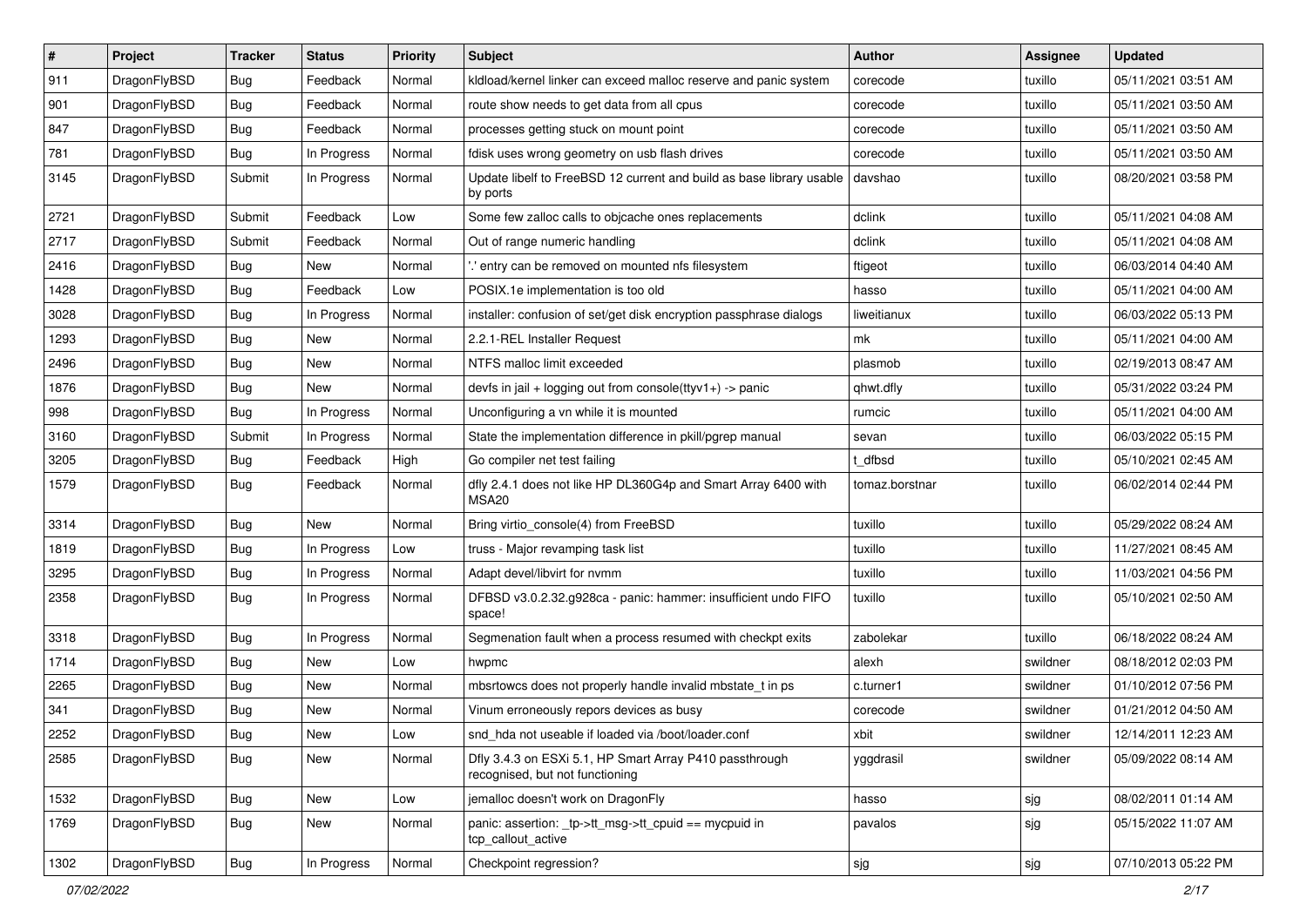| $\pmb{\#}$ | Project      | <b>Tracker</b> | <b>Status</b> | <b>Priority</b> | <b>Subject</b>                                                                                                                                              | Author        | <b>Assignee</b> | <b>Updated</b>      |
|------------|--------------|----------------|---------------|-----------------|-------------------------------------------------------------------------------------------------------------------------------------------------------------|---------------|-----------------|---------------------|
| 2825       | DragonFlyBSD | Bug            | New           | High            | 3x dhclient = hanging system (objcache exhausted)                                                                                                           | jaccovonb     | sepherosa       | 05/11/2021 03:55 AM |
| 168        | DragonFlyBSD | Bug            | In Progress   | Normal          | Livelocked limit engaged while trying to setup IPW wireless                                                                                                 | mschacht      | sepherosa       | 05/11/2021 04:05 AM |
| 2746       | DragonFlyBSD | Bug            | New           | Normal          | some fraction of xterms started from the xmonad window manager<br>get killed with SIGALRM                                                                   | isenmann      | profmakx        | 12/28/2014 02:51 AM |
| 2822       | DragonFlyBSD | Bug            | <b>New</b>    | Normal          | USB 3.0 stick throws "reading primary partition table: error<br>accessing offset 000[] for 152" error, while the stick works on any<br>other OS I tested    | revuwa        | profmakx        | 06/29/2015 05:56 AM |
| 600        | DragonFlyBSD | Bug            | <b>New</b>    | Low             | /sys/libkern/karc4random                                                                                                                                    | robin carey5  | profmakx        | 01/19/2015 03:07 AM |
| 679        | DragonFlyBSD | Bug            | New           | Low             | Netgraph backward compatibility for old *LEN constants                                                                                                      | nant          | nant            | 02/18/2014 05:45 AM |
| 2549       | DragonFlyBSD | <b>Bug</b>     | In Progress   | Normal          | netgraph7: Kernel page fault.                                                                                                                               | russiane39    | nant            | 05/10/2013 11:20 PM |
| 1969       | DragonFlyBSD | Bug            | New           | Normal          | pf-related network problem                                                                                                                                  | pavalos       | lentferj        | 02/01/2011 06:57 PM |
| 385        | DragonFlyBSD | <b>Bug</b>     | Feedback      | Low             | Mail archive address removal                                                                                                                                | justin        | justin          | 03/09/2013 11:24 AM |
| 1946       | DragonFlyBSD | Bug            | <b>New</b>    | Normal          | ieee80211 panic                                                                                                                                             | pavalos       | josepht         | 01/27/2011 06:00 PM |
| 1964       | DragonFlyBSD | Bug            | New           | Normal          | iwn (panic assertion : wlan assert serialized)                                                                                                              | sjmm.ptr      | josepht         | 02/01/2011 12:57 PM |
| 2870       | DragonFlyBSD | Bug            | New           | High            | Broken text and icons when glamor acceleration is used                                                                                                      | 375gnu        | ftigeot         | 01/31/2016 12:13 AM |
| 3031       | DragonFlyBSD | Submit         | In Progress   | Normal          | Update drm/radeon to Linux 4.7.10 as much as possible                                                                                                       | davshao       | ftigeot         | 08/19/2021 12:33 PM |
| 1593       | DragonFlyBSD | Bug            | Feedback      | Normal          | panic: assertion: $ccb == ap$ ->ap_err_ccb in ahci_put_err_ccb                                                                                              | ftigeot       | ftigeot         | 05/15/2022 05:09 AM |
| 3154       | DragonFlyBSD | Submit         | New           | Normal          | Update serial handling in bootloader                                                                                                                        | ddegroot      | dillon          | 11/06/2018 11:21 PM |
| 1831       | DragonFlyBSD | Bug            | Feedback      | High            | HAMMER "malloc limit exceeded" panic                                                                                                                        | eocallaghan   | dillon          | 06/04/2022 04:38 AM |
| 2819       | DragonFlyBSD | Bug            | In Progress   | Normal          | Random micro system freezes after a week of uptime                                                                                                          | ftigeot       | dillon          | 08/16/2015 08:46 PM |
| 2037       | DragonFlyBSD | Bug            | Feedback      | Normal          | Panic Bad link elm while building packages                                                                                                                  | ftigeot       | dillon          | 04/21/2011 07:20 AM |
| 1411       | DragonFlyBSD | Bug            | Feedback      | Normal          | Burning doesn't work with ahci(4)                                                                                                                           | hasso         | dillon          | 05/11/2021 04:00 AM |
| 2092       | DragonFlyBSD | Bug            | <b>New</b>    | Normal          | Panic: Bad link elm 0x next->prev != elm                                                                                                                    | masterblaster | dillon          | 12/04/2011 12:49 PM |
| 1127       | DragonFlyBSD | Bug            | Feedback      | Low             | cdrom drive not detected                                                                                                                                    | tgr           | corecode        | 01/15/2015 08:55 AM |
| 1538       | DragonFlyBSD | <b>Bug</b>     | New           | Low             | mountroot should probe file systems                                                                                                                         | corecode      | alexh           | 11/24/2010 06:35 PM |
| 1430       | DragonFlyBSD | Bug            | <b>New</b>    | Normal          | Buggy w(1)?                                                                                                                                                 | hasso         | alexh           | 11/24/2010 08:09 AM |
| 2353       | DragonFlyBSD | <b>Bug</b>     | In Progress   | Normal          | panic: assertion "gd->gd spinlocks $wr == 0$ " failed in<br>bsd4 schedulerclock                                                                             | jaydg         | alexh           | 11/28/2012 01:57 AM |
| 2100       | DragonFlyBSD | <b>Bug</b>     | Feedback      | Normal          | devfs related panic                                                                                                                                         | sepherosa     | alexh           | 07/10/2011 02:29 PM |
| 1398       | DragonFlyBSD | Submit         | In Progress   | Normal          | hdestroy(3) restricts hash key to point to malloc'ed space                                                                                                  | Anonymous     |                 | 08/20/2021 04:06 PM |
| 3041       | DragonFlyBSD | Submit         | New           | Normal          | firmware: Remove embedding of multiple images in one module.                                                                                                | Anonymous     |                 | 12/25/2020 02:15 AM |
| 3194       | DragonFlyBSD | <b>Bug</b>     | New           | High            | Hammer kernel crash on mirror-stream of PFS after upgrade<br>(assertion "cursor->flags &<br>HAMMER_CURSOR_ITERATE_CHECK" failed in<br>hammer_btree_iterate) | Anonymous     |                 | 06/29/2019 01:32 PM |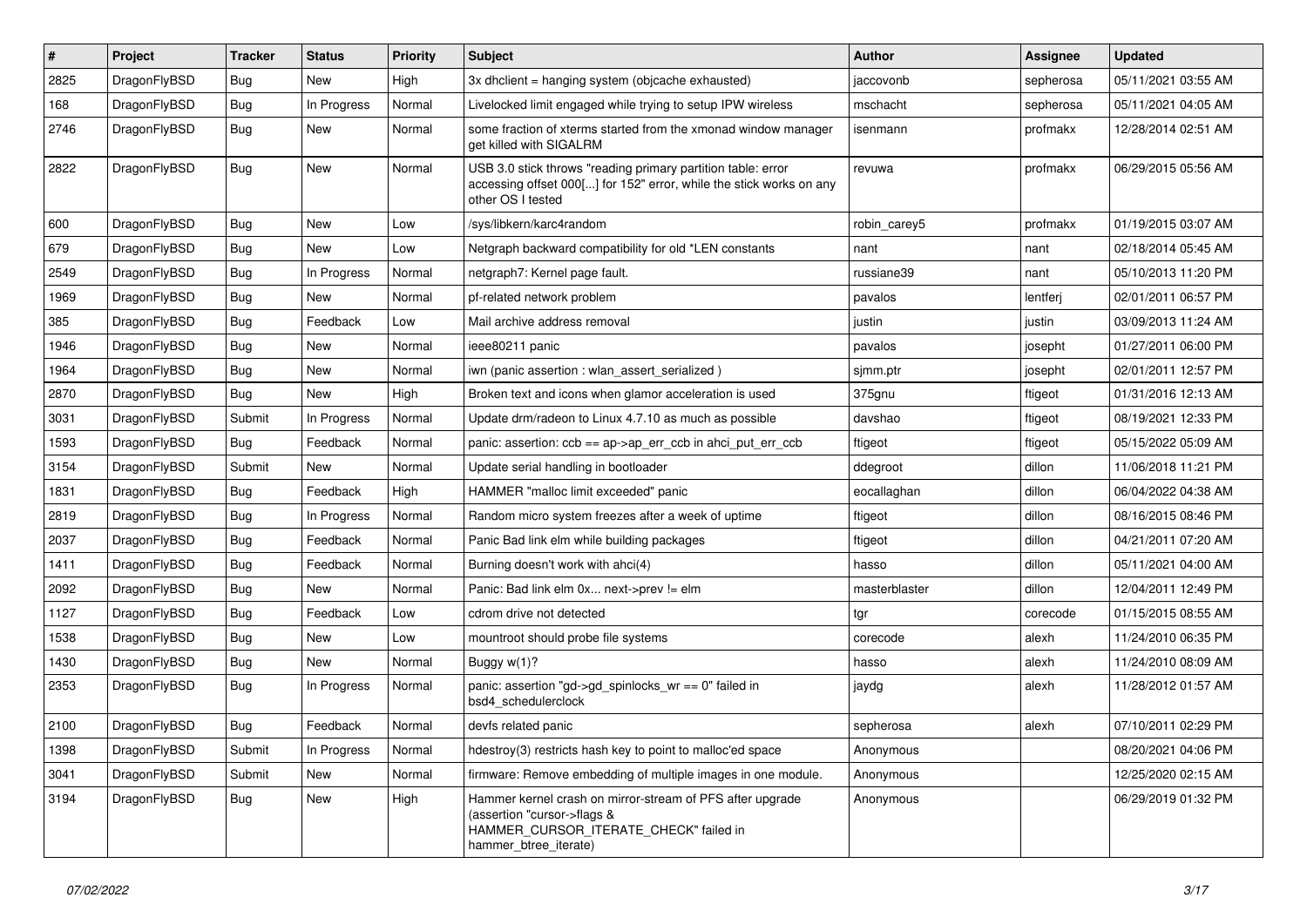| $\pmb{\#}$ | Project      | <b>Tracker</b> | <b>Status</b> | <b>Priority</b> | Subject                                                                                                              | <b>Author</b>      | <b>Assignee</b> | <b>Updated</b>      |
|------------|--------------|----------------|---------------|-----------------|----------------------------------------------------------------------------------------------------------------------|--------------------|-----------------|---------------------|
| 1695       | DragonFlyBSD | Bug            | New           | Normal          | NFS-related system breakdown                                                                                         | Anonymous          |                 | 04/10/2014 12:35 AM |
| 2297       | DragonFlyBSD | Bug            | <b>New</b>    | Normal          | strange NFS (client) error messages / problems                                                                       | Anonymous          |                 | 02/19/2012 02:59 PM |
| 2292       | DragonFlyBSD | Bug            | <b>New</b>    | Normal          | re interface with jumbo frames (mtu larger than 1500) hangs after<br>some traffic                                    | Anonymous          |                 | 01/31/2012 12:11 AM |
| 2052       | DragonFlyBSD | Bug            | <b>New</b>    | Normal          | Kernel panic: CPU APIC ID out of range                                                                               | Anonymous          |                 | 05/02/2011 11:06 AM |
| 2806       | DragonFlyBSD | <b>Bug</b>     | <b>New</b>    | Normal          | failed to configure a link-local address on ath0 (errno = 22)                                                        | Chingyuan          |                 | 05/25/2021 01:00 AM |
| 989        | DragonFlyBSD | Bug            | <b>New</b>    | Normal          | installer/fdisk trouble with wrapped values                                                                          | Discodestroyer     |                 | 02/18/2014 06:27 AM |
| 2617       | DragonFlyBSD | Bug            | Feedback      | Normal          | Possible issue with wireless mouse on 3.6 release                                                                    | FilippoMo          |                 | 01/14/2015 03:42 PM |
| 2620       | DragonFlyBSD | Bug            | New           | Normal          | moused problem                                                                                                       | FilippoMo          |                 | 12/20/2013 10:32 AM |
| 2618       | DragonFlyBSD | Bug            | <b>New</b>    | Normal          | mouse problem on RELEASE-3_6_0                                                                                       | FilippoMo          |                 | 12/20/2013 03:26 AM |
| 1850       | DragonFlyBSD | <b>Bug</b>     | <b>New</b>    | Normal          | volume-add on hammer root fs panic                                                                                   | Johannes.Hofmann   |                 | 04/18/2019 04:27 AM |
| 2453       | DragonFlyBSD | <b>Bug</b>     | New           | Normal          | panic: assertion "gd->gd_spinlocks == $0$ " failed                                                                   | Johannes.Hofmann   |                 | 11/12/2012 12:54 PM |
| 3006       | DragonFlyBSD | Bug            | <b>New</b>    | Normal          | boot0cfg: panic in kern_udev.c in function _udev_dict_set_cstr when<br>installing in VirtualBox                      | MichiGreat         |                 | 04/01/2017 02:22 PM |
| 2499       | DragonFlyBSD | Bug            | In Progress   | Urgent          | DRAGONFLY_3_2 lockd not responding correctly                                                                         | Nerzhul            |                 | 01/22/2013 12:47 PM |
| 1246       | DragonFlyBSD | Bug            | New           | Normal          | bad resolution (monitor desync) with livedvd                                                                         | Przem0l            |                 | 02/18/2014 06:29 AM |
| 2493       | DragonFlyBSD | Bug            | <b>New</b>    | Normal          | vidcontrol: invalid video mode name                                                                                  | Svarov             |                 | 01/24/2013 09:55 AM |
| 2595       | DragonFlyBSD | Bug            | New           | Normal          | DragonFly 3.4.3 crashes on SUN Blade X6250 with Qlogic ISP 2432<br>FC card                                           | Turvamies          |                 | 10/07/2013 11:53 AM |
| 3240       | DragonFlyBSD | Bug            | <b>New</b>    | High            | compile error because of openssl with /usr/dports/security/rhash for UlasSAYGIN<br>mysql 8 install                   |                    |                 | 06/04/2020 08:05 AM |
| 3219       | DragonFlyBSD | <b>Bug</b>     | New           | Normal          | x11/xorg port can not be build                                                                                       | <b>UlasSAYGIN</b>  |                 | 03/31/2020 08:57 AM |
| 3120       | DragonFlyBSD | Bug            | <b>New</b>    | Normal          | Intel AC 8260 firmware does not load                                                                                 | Vintodrimmer       |                 | 08/28/2018 03:30 AM |
| 2852       | DragonFlyBSD | Bug            | New           | Normal          | Hammer File System - hangs on undo during system boot / mount -<br>will not recover on DragonFlyBSD newer than 3.6.0 | abale              |                 | 05/11/2021 04:07 AM |
| 1941       | DragonFlyBSD | Bug            | <b>New</b>    | Normal          | wlan config crash                                                                                                    | abandon.every.hope |                 | 12/24/2010 07:54 PM |
| 2250       | DragonFlyBSD | Bug            | New           | Normal          | Kernel panic                                                                                                         | adamk              |                 | 11/23/2018 01:10 AM |
| 3300       | DragonFlyBSD | Bug            | New           | Normal          | Running Xvnc from TigerVNC package through the INETD daemon<br>in TCP WAIT mode fails hard                           | adrian             |                 | 01/08/2022 04:25 AM |
| 3301       | DragonFlyBSD | Bug            | New           | Normal          | Gkrellm from the packages is not showing logged in users in main<br>window, logged in users always $== 0$            | adrian             |                 | 01/08/2022 04:24 AM |
| 3299       | DragonFlyBSD | Bug            | In Progress   | Normal          | DragonFlyBSD reports utterly wrong uptime (most of the time, right<br>after booting in)                              | adrian             |                 | 11/11/2021 01:43 PM |
| 2210       | DragonFlyBSD | <b>Bug</b>     | <b>New</b>    | Normal          | Bugtracker cannot assign default project for new users                                                               | ahuete.devel       |                 | 11/17/2011 11:30 AM |
| 1824       | DragonFlyBSD | <b>Bug</b>     | Feedback      | Normal          | kernel panic, x86, 2.7.3.859.ge5104                                                                                  | akirchhoff135014   |                 | 03/10/2013 07:49 AM |
| 2329       | DragonFlyBSD | Bug            | New           | Normal          | ibm x3550 & acpi                                                                                                     | ano                |                 | 06/03/2014 11:37 AM |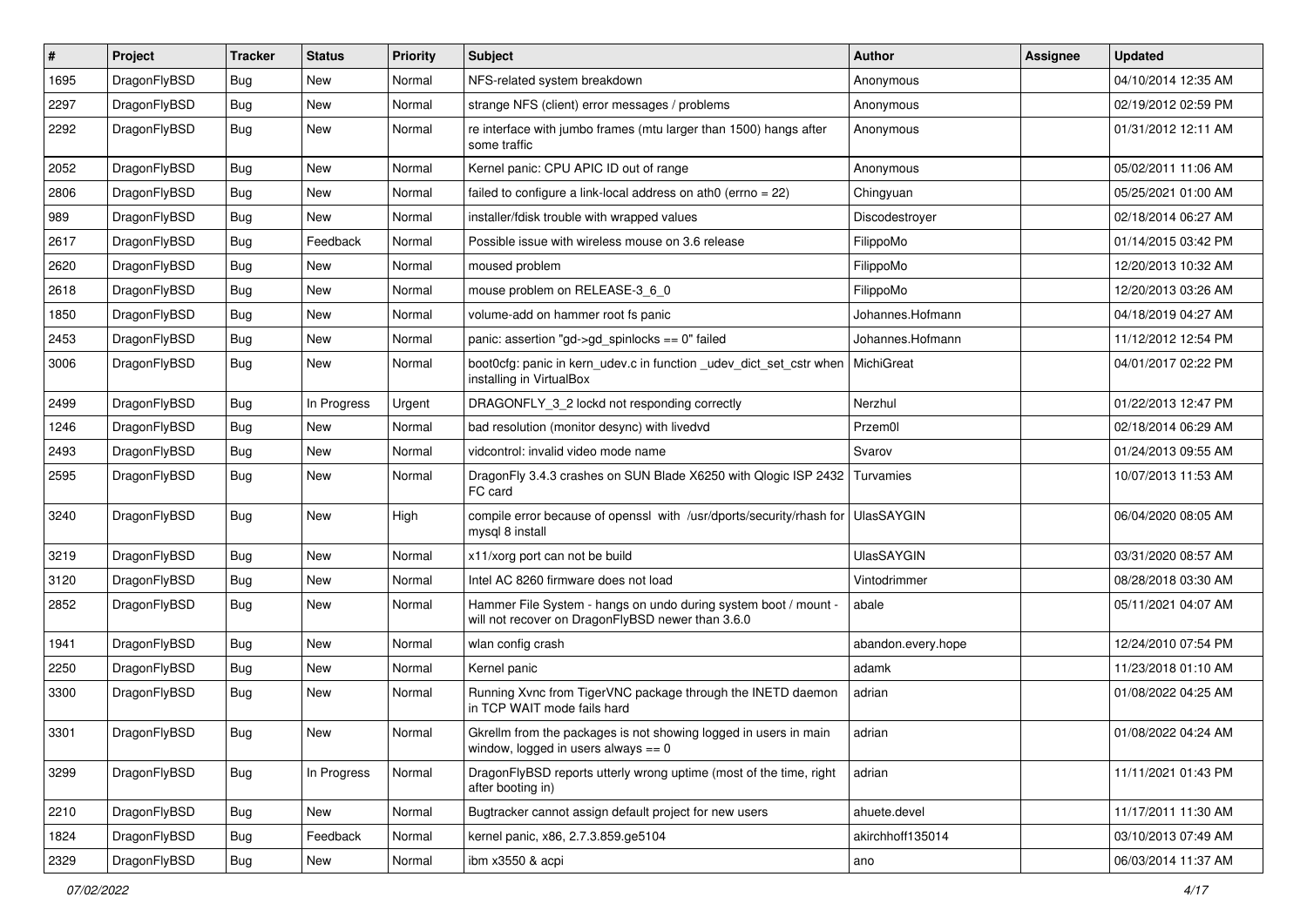| $\pmb{\#}$ | Project      | <b>Tracker</b> | <b>Status</b> | <b>Priority</b> | <b>Subject</b>                                                                                                               | <b>Author</b>      | <b>Assignee</b> | <b>Updated</b>      |
|------------|--------------|----------------|---------------|-----------------|------------------------------------------------------------------------------------------------------------------------------|--------------------|-----------------|---------------------|
| 2520       | DragonFlyBSD | Bug            | New           | Normal          | panic: assertion "IS_SERIALIZED((ifp->if_serializer))" failed in<br>if_default_serialize_assert at /usr/src/sys/net/if.c:437 | ano                |                 | 03/09/2013 12:14 AM |
| 3311       | DragonFlyBSD | <b>Bug</b>     | <b>New</b>    | Low             | TrueCrypt support may cause kernel crash                                                                                     | arcade@b1t.name    |                 | 04/29/2022 06:19 AM |
| 3278       | DragonFlyBSD | Bug            | <b>New</b>    | Normal          | Second screen image is distorted                                                                                             | arcade@b1t.name    |                 | 07/10/2021 03:36 AM |
| 3209       | DragonFlyBSD | <b>Bug</b>     | <b>New</b>    | Normal          | svc has some minor bugs                                                                                                      | arcade@b1t.name    |                 | 10/24/2019 09:08 AM |
| 2878       | DragonFlyBSD | Bug            | New           | Low             | [fix] CCVER problem when using clang and cpu extensions<br>(intrinsics)                                                      | arcade@b1t.name    |                 | 06/24/2016 04:25 AM |
| 2882       | DragonFlyBSD | <b>Bug</b>     | <b>New</b>    | Low             | bridge sends packets from individual interfaces                                                                              | arcade@b1t.name    |                 | 01/09/2016 12:43 PM |
| 2877       | DragonFlyBSD | Bug            | <b>New</b>    | Low             | sed fails when working with UTF-8 locale and non-UTF symbols                                                                 | arcade@b1t.name    |                 | 12/30/2015 11:20 AM |
| 1148       | DragonFlyBSD | Bug            | In Progress   | Low             | BCM4311 wireless network adapter detected but not functional                                                                 | archimedes.gaviola |                 | 05/11/2021 04:00 AM |
| 2107       | DragonFlyBSD | Bug            | New           | Normal          | 2.10.1 sata dvd drive issue                                                                                                  | ausppc             |                 | 07/31/2011 08:41 PM |
| 331        | DragonFlyBSD | Bug            | In Progress   | Normal          | ftpsesame (aka Bridging S01E03)                                                                                              | bastyaelvtars      |                 | 03/09/2013 12:28 PM |
| 3132       | DragonFlyBSD | Bug            | <b>New</b>    | Low             | unifdef mined                                                                                                                | bcallah            |                 | 04/26/2018 08:34 PM |
| 1718       | DragonFlyBSD | Bug            | Feedback      | Normal          | IDE disk drive not detected by x86 64 2.6.1 Live CD                                                                          | bcox               |                 | 11/27/2021 08:25 AM |
| 3282       | DragonFlyBSD | Bug            | <b>New</b>    | Normal          | unexpected errno value from fopen()                                                                                          | bhaible            |                 | 07/10/2021 03:34 AM |
| 3283       | DragonFlyBSD | Bug            | <b>New</b>    | Normal          | mknodat() cannot create FIFOs                                                                                                | bhaible            |                 | 07/10/2021 03:34 AM |
| 3284       | DragonFlyBSD | <b>Bug</b>     | <b>New</b>    | Normal          | Wrong towlower() result for U+038A                                                                                           | bhaible            |                 | 07/10/2021 03:34 AM |
| 3281       | DragonFlyBSD | Bug            | <b>New</b>    | Normal          | Crash after leaving unattended for a while                                                                                   | bhaible            |                 | 07/10/2021 03:32 AM |
| 1882       | DragonFlyBSD | Bug            | New           | Low             | Idea for handling new USB vendor/device codes                                                                                | bmk                |                 | 10/20/2010 12:15 PM |
| 3101       | DragonFlyBSD | Bug            | <b>New</b>    | Low             | PFI CGI install not working in dragonflybsd 5.0.1 USB install                                                                | bnegre82           |                 | 05/11/2021 04:14 AM |
| 3110       | DragonFlyBSD | Bug            | New           | Normal          | crash with ipfw3 under load                                                                                                  | bnegre82           |                 | 12/09/2017 06:22 AM |
| 1594       | DragonFlyBSD | <b>Bug</b>     | New           | Normal          | Kernel panic during boot from Live CD on Dell E6400                                                                          | bodie              |                 | 05/11/2021 03:54 AM |
| 1521       | DragonFlyBSD | Bug            | Feedback      | Normal          | amd64 2.4 livecd won't mount root at boot                                                                                    | bolapara           |                 | 01/28/2018 03:45 AM |
| 2115       | DragonFlyBSD | Bug            | New           | Normal          | [msk] system freeze after receive some paquet                                                                                | bsdsx              |                 | 08/22/2011 10:22 AM |
| 725        | DragonFlyBSD | Bug            | In Progress   | Low             | 'make distribution' fails w/'ro' /usr/obj                                                                                    | c.turner           |                 | 03/09/2013 01:01 PM |
| 2319       | DragonFlyBSD | Bug            | New           | Normal          | crypt/passwd forward compat                                                                                                  | c.turner1          |                 | 02/28/2012 12:39 PM |
| 1618       | DragonFlyBSD | Bug            | Feedback      | Normal          | collision for 'struct pmap' when using RPC and <sys user.h=""></sys>                                                         | carenas            |                 | 05/11/2021 04:05 AM |
| 3143       | DragonFlyBSD | Bug            | New           | Normal          | assertion "0" failed in hammer2 inode xop chain sync                                                                         | cbin               |                 | 07/18/2018 12:50 PM |
| 2859       | DragonFlyBSD | Bug            | New           | Low             | Installer configuration menu always highlights "Select timezone", no<br>matter which step was last completed.                | cgag               |                 | 12/02/2015 01:54 PM |
| 2858       | DragonFlyBSD | <b>Bug</b>     | New           | Low             | Installer "Local or UTC" question should have "No" selected by<br>default.                                                   | cgag               |                 | 12/02/2015 01:18 PM |
| 3139       | DragonFlyBSD | Bug            | New           | Normal          | USB Mouse Does Not Work in DragonflyBSD guest on VirtualBox                                                                  | chiguy1256         |                 | 06/24/2018 10:14 PM |
| 3280       | DragonFlyBSD | Bug            | New           | Normal          | KMS console and i915(4) not working in 6.0                                                                                   | cmusser            |                 | 07/10/2021 03:35 AM |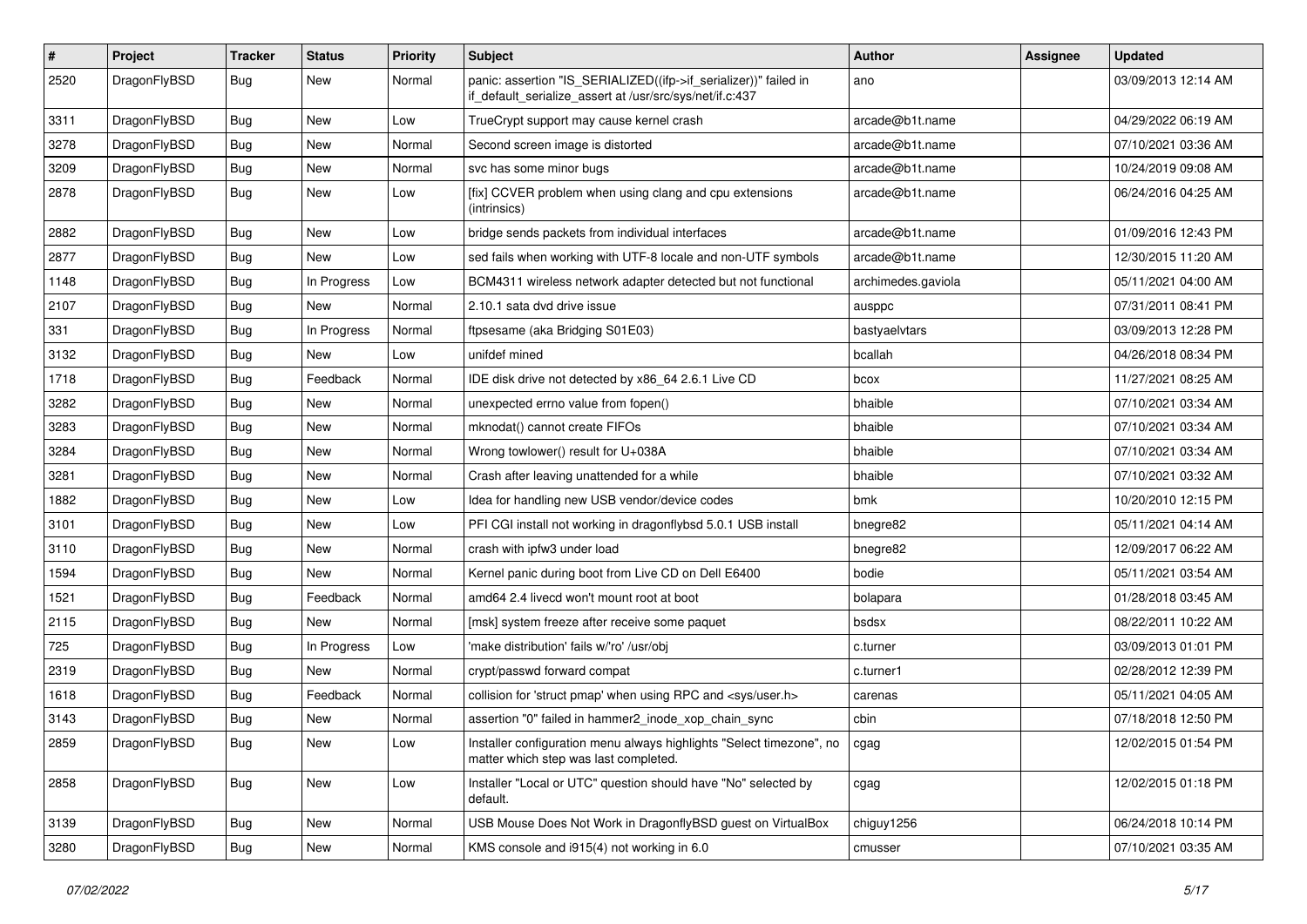| $\sharp$ | Project      | <b>Tracker</b> | <b>Status</b> | <b>Priority</b> | Subject                                                                                                                                                   | Author    | Assignee | <b>Updated</b>      |
|----------|--------------|----------------|---------------|-----------------|-----------------------------------------------------------------------------------------------------------------------------------------------------------|-----------|----------|---------------------|
| 2736     | DragonFlyBSD | Bug            | <b>New</b>    | High            | kernel panics on acpi timer probe function                                                                                                                | cnb       |          | 05/11/2021 03:55 AM |
| 2735     | DragonFlyBSD | Bug            | <b>New</b>    | Urgent          | iwn panics SYSSASSERT                                                                                                                                     | cnb       |          | 05/11/2021 03:55 AM |
| 1481     | DragonFlyBSD | <b>Bug</b>     | Feedback      | Normal          | panic: assertion: kva p(buf) in soopt from kbuf (after ipfw pipe<br>show, 2.2.1-R)                                                                        | combiner  |          | 05/11/2021 04:01 AM |
| 1307     | DragonFlyBSD | Bug            | In Progress   | Normal          | hammer tid -2 shows unexpected result                                                                                                                     | corecode  |          | 10/18/2016 05:29 PM |
| 2687     | DragonFlyBSD | Bug            | New           | Normal          | natacontrol software RAID in installer                                                                                                                    | csmelosky |          | 06/22/2014 12:03 PM |
| 3243     | DragonFlyBSD | Bug            | <b>New</b>    | Normal          | SMART status not reported properly for SSD disks                                                                                                          | daftaupe  |          | 09/09/2020 11:03 PM |
| 3227     | DragonFlyBSD | Submit         | New           | Normal          | Add HAMMER2 instructions in the installation medium README                                                                                                | daftaupe  |          | 03/26/2020 03:34 PM |
| 2414     | DragonFlyBSD | <b>Bug</b>     | In Progress   | Normal          | Lenovo S10 acpi freeze (not new)                                                                                                                          | davshao   |          | 05/11/2021 04:13 AM |
| 2994     | DragonFlyBSD | Bug            | <b>New</b>    | Normal          | Intermittent boot hangs after git: hammer - HAMMER Version 7                                                                                              | davshao   |          | 03/30/2017 02:06 PM |
| 2835     | DragonFlyBSD | <b>Bug</b>     | <b>New</b>    | Normal          | /usr/include/c++/5.0/bits/c++locale.h likes<br>POSIX_C_SOURCE>=200809                                                                                     | davshao   |          | 11/18/2015 03:40 AM |
| 2688     | DragonFlyBSD | Bug            | <b>New</b>    | Normal          | 67613368bdda7 Fix wrong checks for U4B presence Asrock Z77M<br>difficulty detecting USB keyboard                                                          | davshao   |          | 06/28/2014 07:08 PM |
| 2652     | DragonFlyBSD | Bug            | <b>New</b>    | Normal          | 189a0ff3761b47  ix: Implement MSI-X support locks up Lenovo<br>S10 Intel Atom n270                                                                        | davshao   |          | 05/14/2014 01:55 AM |
| 3076     | DragonFlyBSD | Bug            | <b>New</b>    | Normal          | sys/dev/netif/ig hal/e1000 ich8lan.c:1594: sanity checking mixup?                                                                                         | dcb       |          | 10/11/2017 01:58 AM |
| 3025     | DragonFlyBSD | <b>Bug</b>     | <b>New</b>    | Normal          | sys/dev/powermng/powernow/powernow.c:284: bad comparison?                                                                                                 | dcb       |          | 09/23/2017 07:45 AM |
| 3011     | DragonFlyBSD | <b>Bug</b>     | In Progress   | Normal          | dragonfly/sys/dev/netif/re/re.c: suspicious code?                                                                                                         | dcb       |          | 07/29/2017 01:26 AM |
| 3021     | DragonFlyBSD | <b>Bug</b>     | In Progress   | Normal          | sys/dev/drm/i915/i915_gem_stolen.c:115]: (error) Signed integer<br>overflow for expression '65535<<20'                                                    | dcb       |          | 04/11/2017 12:46 PM |
| 3024     | DragonFlyBSD | <b>Bug</b>     | New           | Low             | sys/dev/netif/wi/if wi.c:1090]: (style) Redundant condition                                                                                               | dcb       |          | 04/11/2017 11:56 AM |
| 3022     | DragonFlyBSD | <b>Bug</b>     | <b>New</b>    | Normal          | sys/dev/netif/ath/ath/if ath.c:2142: strange bitmask?                                                                                                     | dcb       |          | 04/11/2017 11:49 AM |
| 3018     | DragonFlyBSD | Bug            | New           | Normal          | sys/bus/u4b/wlan/if run.c:5464]: (style) Redundant condition                                                                                              | dcb       |          | 04/11/2017 11:26 AM |
| 2790     | DragonFlyBSD | Submit         | New           | Low             | filedesc softrefs increment code factoring                                                                                                                | dclink    |          | 02/21/2015 04:00 AM |
| 3147     | DragonFlyBSD | Submit         | <b>New</b>    | Normal          | Enable headless installation                                                                                                                              | ddegroot  |          | 10/09/2018 01:25 PM |
| 2708     | DragonFlyBSD | Bug            | New           | Normal          | unable to send TCP nor UDP on age(4) interface                                                                                                            | dermiste  |          | 05/11/2021 03:54 AM |
| 1774     | DragonFlyBSD | <b>Bug</b>     | New           | Normal          | New IP header cleanup branch available for testing                                                                                                        | dillon    |          | 05/15/2022 10:59 AM |
| 1448     | DragonFlyBSD | <b>Bug</b>     | Feedback      | Normal          | panic: assertion: _tp->tt_msg->tt_cpuid == mycpuid in<br>tcp_callout_active tcp_output tcp_usr_send netmsg_pru_send<br>netmsg_service tcpmsg_service_loop | dillon    |          | 05/11/2021 04:00 AM |
| 1429     | DragonFlyBSD | Bug            | Feedback      | Normal          | vkernel bug - "mfree: m->m_nextpkt != NULL"                                                                                                               | dillon    |          | 05/11/2021 04:00 AM |
| 1336     | DragonFlyBSD | <b>Bug</b>     | In Progress   | Normal          | Still looking for reports of missed directory entries w/ HAMMER                                                                                           | dillon    |          | 05/11/2021 04:00 AM |
| 3117     | DragonFlyBSD | Bug            | New           | Normal          | Problem with colours if "intel" video-driver used                                                                                                         | dpostolov |          | 01/07/2018 11:35 PM |
| 3116     | DragonFlyBSD | <b>Bug</b>     | New           | Normal          | da0 detects on very big volume if to _remove_ usb install stick and<br>reboot on Intel NUC5PPYH                                                           | dpostolov |          | 01/07/2018 09:40 PM |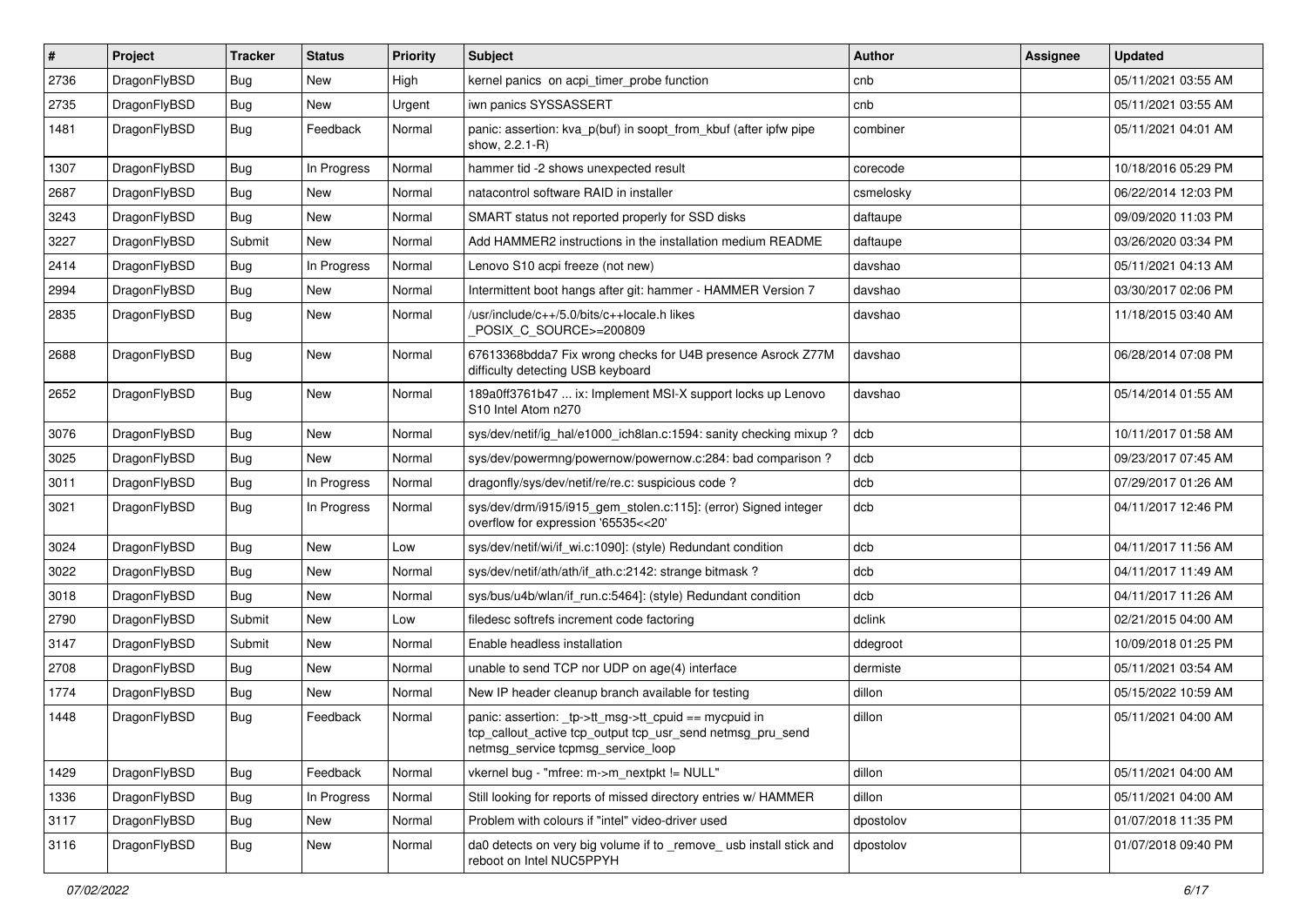| #    | Project      | <b>Tracker</b> | <b>Status</b> | <b>Priority</b> | Subject                                                                                                    | Author        | Assignee | <b>Updated</b>      |
|------|--------------|----------------|---------------|-----------------|------------------------------------------------------------------------------------------------------------|---------------|----------|---------------------|
| 1877 | DragonFlyBSD | <b>Bug</b>     | New           | Normal          | Freeze during 1st hammer cleanup after new install                                                         | elekktretterr |          | 05/15/2022 11:43 AM |
| 1613 | DragonFlyBSD | Bug            | Feedback      | Normal          | USB Keyboard not working on master                                                                         | elekktretterr |          | 05/11/2021 04:05 AM |
| 1454 | DragonFlyBSD | <b>Bug</b>     | Feedback      | Normal          | Unable to boot from external USB DVD drive                                                                 | elekktretterr |          | 05/11/2021 04:01 AM |
| 1181 | DragonFlyBSD | Bug            | In Progress   | Normal          | ACX111 panic                                                                                               | elekktretterr |          | 05/11/2021 04:00 AM |
| 1634 | DragonFlyBSD | <b>Bug</b>     | New           | Normal          | panic: spin lock: 0xe4ad1320, indefinitive wait!                                                           | elekktretterr |          | 01/19/2015 03:21 AM |
| 1456 | DragonFlyBSD | <b>Bug</b>     | Feedback      | Normal          | Microsoft wireless desktop problems                                                                        | elekktretterr |          | 01/15/2015 08:34 AM |
| 1194 | DragonFlyBSD | <b>Bug</b>     | <b>New</b>    | Normal          | SCSI errors while trying to copy photos from my camera                                                     | elekktretterr |          | 01/14/2015 04:39 PM |
| 1668 | DragonFlyBSD | <b>Bug</b>     | Feedback      | Normal          | Power button not working                                                                                   | elekktretterr |          | 03/10/2013 06:22 AM |
| 1669 | DragonFlyBSD | Bug            | In Progress   | Normal          | Drive wont open using button                                                                               | elekktretterr |          | 02/29/2012 12:05 PM |
| 1463 | DragonFlyBSD | Bug            | <b>New</b>    | Normal          | Mountroot before drives are initialized                                                                    | elekktretterr |          | 12/07/2010 01:30 PM |
| 1947 | DragonFlyBSD | Bug            | New           | Low             | GA-880GM-UD2H (rev. 1.3) AHCI fails to detect disks at the end of<br>the RAID controller                   | eocallaghan   |          | 11/27/2021 08:46 AM |
| 1591 | DragonFlyBSD | Bug            | Feedback      | Normal          | Lenovo X301 hangs with AHCI Driver CMD TIMEOUT<br>STS=d0 <bsy></bsy>                                       | eocallaghan   |          | 05/11/2021 04:05 AM |
| 1592 | DragonFlyBSD | Bug            | Feedback      | Normal          | AcpiOSUnmapMemory: Warning, deallocation did not track<br>allocation.                                      | eocallaghan   |          | 06/02/2014 07:45 AM |
| 2254 | DragonFlyBSD | Bug            | <b>New</b>    | Normal          | panic: assertion "ref < &td->td_toks_end" failed in lwkt_gettoken at<br>/usr/src/sys/kern/lwkt_token.c:588 | eocallaghan   |          | 12/05/2011 10:21 PM |
| 2161 | DragonFlyBSD | Bug            | <b>New</b>    | Normal          | Outdated xorg.conf file gets installed into etc and screws up mouse                                        | eocallaghan   |          | 10/27/2011 01:51 PM |
| 2164 | DragonFlyBSD | <b>Bug</b>     | <b>New</b>    | Normal          | panic on reboot from usb.                                                                                  | eocallaghan   |          | 10/27/2011 09:29 AM |
| 2158 | DragonFlyBSD | <b>Bug</b>     | <b>New</b>    | Normal          | iwn panics with assertion on boot.                                                                         | eocallaghan   |          | 10/24/2011 04:13 PM |
| 2544 | DragonFlyBSD | <b>Bug</b>     | New           | Normal          | live DVD system boot (menu option 1) caused db> prompt on<br>PE1950                                        | estrabd       |          | 05/11/2021 03:54 AM |
| 3276 | DragonFlyBSD | Submit         | New           | Normal          | Add option controlling whether gpt expand expands the last partition<br>(needs testing)                    | falsifian     |          | 07/10/2021 03:35 AM |
| 2075 | DragonFlyBSD | Bug            | <b>New</b>    | Normal          | pflogd on x86 64                                                                                           | fanch         |          | 05/16/2011 04:04 PM |
| 2657 | DragonFlyBSD | <b>Bug</b>     | <b>New</b>    | High            | Needs acl to migrate our servers                                                                           | terney        |          | 03/31/2014 11:37 AM |
| 2569 | DragonFlyBSD | Bug            | New           | Normal          | ctime NFS                                                                                                  | ferney        |          | 08/11/2013 04:35 AM |
| 1672 | DragonFlyBSD | <b>Bug</b>     | Feedback      | Normal          | panic (trap 12) around btree_search() in 2.4.1-RELEASE                                                     | floid         |          | 01/19/2015 03:36 AM |
| 979  | DragonFlyBSD | Bug            | Feedback      | Normal          | Failure-prone USB mass storage (SB600? msdosfs? CAM?)                                                      | floid         |          | 01/15/2015 08:38 AM |
| 846  | DragonFlyBSD | Bug            | Feedback      | Normal          | USB bugs:usb mouse can't used!                                                                             | frankning     |          | 01/15/2015 08:36 AM |
| 1899 | DragonFlyBSD | <b>Bug</b>     | New           | Normal          | Keyboard doesn't work                                                                                      | fransm        |          | 05/15/2022 03:32 PM |
| 2122 | DragonFlyBSD | Submit         | New           | Normal          | [Review] Fixes to the VFS layer                                                                            | ftigeot       |          | 05/31/2022 03:25 PM |
| 1818 | DragonFlyBSD | Bug            | New           | Normal          | panic: Bad tailq NEXT (kqueue issue ?)                                                                     | ftigeot       |          | 05/15/2022 11:40 AM |
| 1826 | DragonFlyBSD | Bug            | New           | Normal          | panic during boot: assertion so->so port  in tcp input                                                     | ftigeot       |          | 05/15/2022 11:05 AM |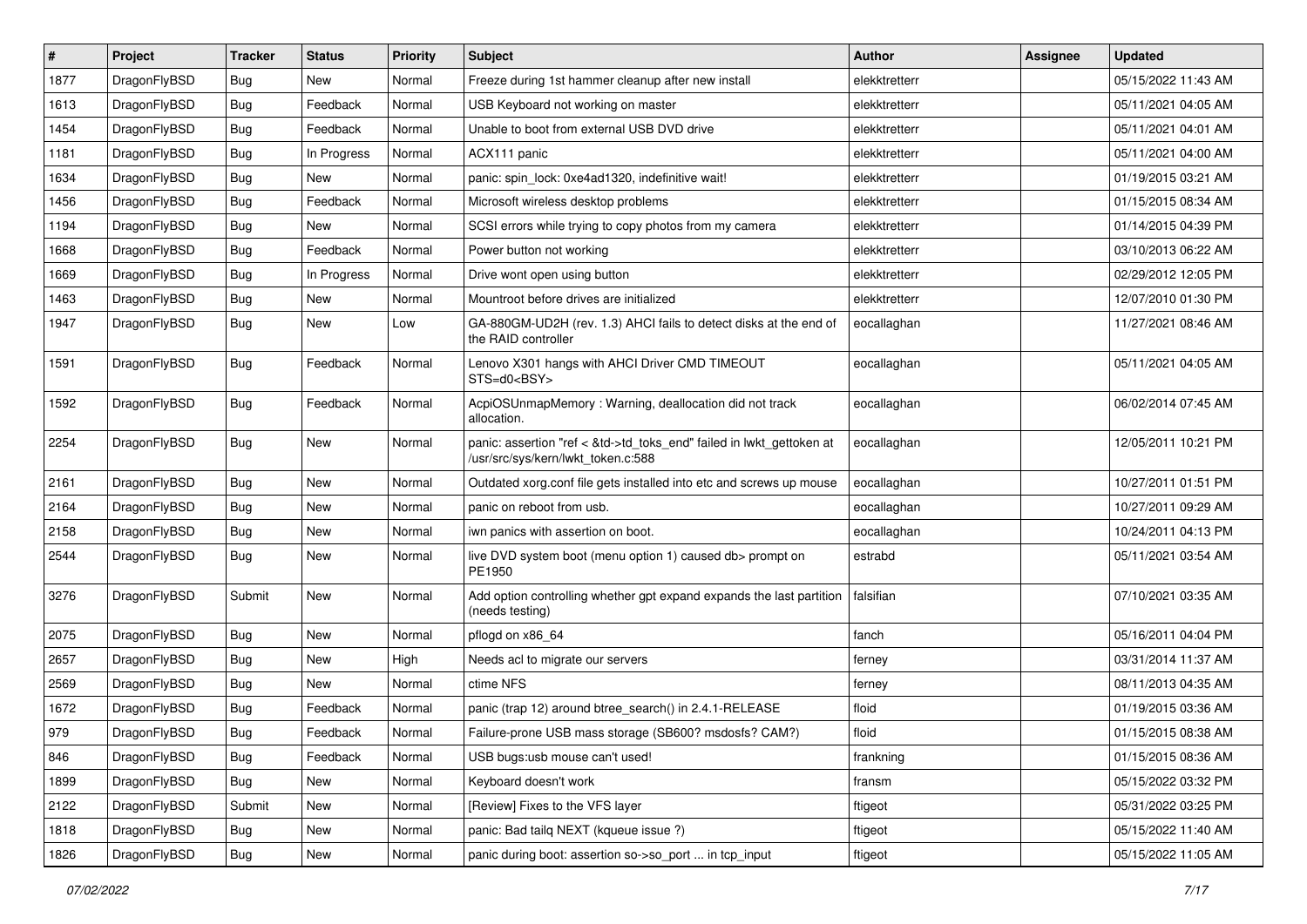| $\sharp$ | Project      | <b>Tracker</b> | <b>Status</b> | <b>Priority</b> | Subject                                                                                 | <b>Author</b>   | <b>Assignee</b> | <b>Updated</b>      |
|----------|--------------|----------------|---------------|-----------------|-----------------------------------------------------------------------------------------|-----------------|-----------------|---------------------|
| 2674     | DragonFlyBSD | Bug            | New           | Normal          | <b>GPT Support</b>                                                                      | ftigeot         |                 | 12/28/2015 02:54 PM |
| 2803     | DragonFlyBSD | Bug            | New           | Normal          | HAMMER: Warning: UNDO area too small!                                                   | ftigeot         |                 | 03/11/2015 03:42 PM |
| 2619     | DragonFlyBSD | <b>Bug</b>     | New           | Normal          | DragonFly 3.6 can't be installed on a 6TB volume                                        | ftigeot         |                 | 02/23/2014 11:55 PM |
| 2535     | DragonFlyBSD | <b>Bug</b>     | New           | Normal          | Imap processes apparentlt blocked on disk I/O                                           | ftigeot         |                 | 04/02/2013 09:31 AM |
| 2403     | DragonFlyBSD | Bug            | <b>New</b>    | Low             | newfs - E doesn't handle /dev/serno device names properly                               | ftigeot         |                 | 08/17/2012 05:07 AM |
| 2051     | DragonFlyBSD | Bug            | <b>New</b>    | Normal          | No ipv6 lan route entry created on 2.10                                                 | ftigeot         |                 | 04/21/2011 10:37 AM |
| 1923     | DragonFlyBSD | Bug            | New           | Normal          | Abysmal NFS performance with IPv6                                                       | ftigeot         |                 | 12/05/2010 09:34 PM |
| 3165     | DragonFlyBSD | <b>Bug</b>     | <b>New</b>    | Normal          | Looping at boot time                                                                    | gop             |                 | 12/28/2018 01:04 PM |
| 2095     | DragonFlyBSD | <b>Bug</b>     | <b>New</b>    | Low             | Running installer post-install: Unsupported DFUI transport "                            | greenrd         |                 | 06/26/2011 09:20 AM |
| 2094     | DragonFlyBSD | Bug            | New           | Normal          | Segfault when gdb printing backtrace from core dump                                     | greenrd         |                 | 06/25/2011 04:14 PM |
| 1486     | DragonFlyBSD | <b>Bug</b>     | Feedback      | Normal          | Interrupt storm related to SATA DVD device                                              | hasso           |                 | 05/11/2021 04:01 AM |
| 1313     | DragonFlyBSD | Bug            | <b>New</b>    | Low             | Signal code in kernel needs major overhaul (signal queues,<br>si code, si addr)         | hasso           |                 | 05/11/2021 04:00 AM |
| 884      | DragonFlyBSD | Bug            | In Progress   | High            | Performance/memory problems under filesystem IO load                                    | hasso           |                 | 05/11/2021 03:50 AM |
| 1502     | DragonFlyBSD | Bug            | In Progress   | Normal          | Lock while deleting files from nohistory HAMMER directories                             | hasso           |                 | 03/10/2013 04:28 AM |
| 1563     | DragonFlyBSD | <b>Bug</b>     | Feedback      | Normal          | reset(1) doesn't reset terminal to the defaults                                         | hasso           |                 | 03/10/2013 04:17 AM |
| 1525     | DragonFlyBSD | Bug            | <b>New</b>    | Normal          | boehm-gc problems                                                                       | hasso           |                 | 10/13/2012 07:13 PM |
| 1982     | DragonFlyBSD | Bug            | <b>New</b>    | Low             | There is no linuxulator on x86-64                                                       | herrgard        |                 | 05/31/2022 02:25 PM |
| 2680     | DragonFlyBSD | Bug            | New           | Low             | boot0cfg update makes box unbootable                                                    | herrgard        |                 | 06/10/2014 06:02 AM |
| 2045     | DragonFlyBSD | Bug            | New           | Normal          | ral(4): Fatal trap 12: page fault while in kernel mode (two panics)                     | herrgard        |                 | 11/03/2011 05:34 PM |
| 2125     | DragonFlyBSD | <b>Bug</b>     | New           | Normal          | Weird garbage in dmesg                                                                  | herrgard        |                 | 08/30/2011 08:04 PM |
| 3201     | DragonFlyBSD | Submit         | New           | Normal          | Fixes make search display                                                               | htse            |                 | 08/20/2021 04:02 PM |
| 3206     | DragonFlyBSD | Submit         | New           | Normal          | update psm/kbd to FreeBSD 12.0 code                                                     | htse            |                 | 10/05/2019 03:49 PM |
| 3189     | DragonFlyBSD | <b>Bug</b>     | New           | Normal          | Allow DragonFly Mail Agent to accept an alternate config via<br>command line switch     | iang            |                 | 08/16/2021 12:42 AM |
| 3029     | DragonFlyBSD | Bug            | <b>New</b>    | Normal          | Running DflyBSD 4.8 on FreeBSD bhyve as a guest                                         | iron            |                 | 05/13/2022 04:33 AM |
| 2604     | DragonFlyBSD | Bug            | <b>New</b>    | Normal          | dell laptop does not boot with LATEST                                                   | isenmann        |                 | 11/20/2013 02:07 AM |
| 3134     | DragonFlyBSD | Bug            | New           | Normal          | RFC 3021 (/31 networks) appear to be unsupported                                        | jailbird        |                 | 05/16/2018 11:03 PM |
| 2369     | DragonFlyBSD | <b>Bug</b>     | New           | Normal          | panic: Bad link elm 0xffffffe07edf6068 next->prev != elm                                | jaydg           |                 | 08/15/2012 03:04 AM |
| 2308     | DragonFlyBSD | <b>Bug</b>     | New           | Normal          | System freeze when unloading snd_hda                                                    | jaydg           |                 | 02/19/2012 07:15 AM |
| 2731     | DragonFlyBSD | <b>Bug</b>     | In Progress   | Normal          | Screen full of random colors when starting Xorg with Intel Haswell<br>HD Graphics P4600 | jkatzmaier      |                 | 11/12/2014 04:08 PM |
| 2890     | DragonFlyBSD | Bug            | New           | Normal          | not able to boot usb installer on Toshiba Chromebook 2                                  | johnnywhishbone |                 | 02/22/2016 03:42 AM |
| 2712     | DragonFlyBSD | <b>Bug</b>     | New           | Normal          | connect(2) returns EINVAL when retrying after ECONNREFUSED                              | jorisgio        |                 | 08/14/2014 05:31 PM |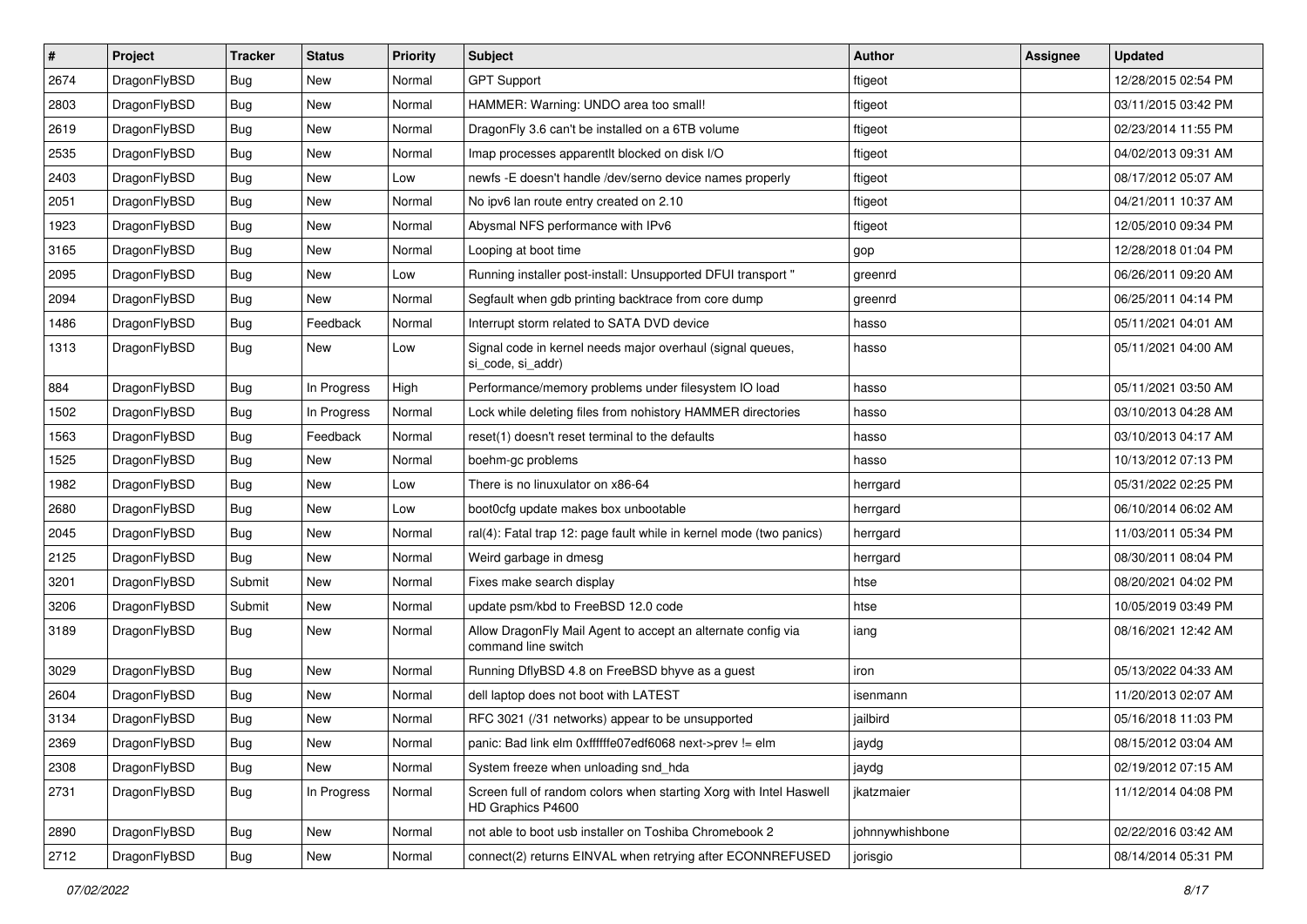| $\sharp$ | Project      | <b>Tracker</b> | <b>Status</b> | <b>Priority</b> | Subject                                                                                                    | <b>Author</b> | Assignee | <b>Updated</b>      |
|----------|--------------|----------------|---------------|-----------------|------------------------------------------------------------------------------------------------------------|---------------|----------|---------------------|
| 2013     | DragonFlyBSD | <b>Bug</b>     | In Progress   | Normal          | oversized DMA request loop                                                                                 | josepht       |          | 05/11/2021 04:06 AM |
| 1745     | DragonFlyBSD | Bug            | Feedback      | Normal          | kmalloc panic                                                                                              | josepht       |          | 05/11/2021 04:05 AM |
| 1330     | DragonFlyBSD | <b>Bug</b>     | Feedback      | Normal          | Hammer, usb disk, SYNCHRONIZE CACHE failure                                                                | josepht       |          | 06/02/2014 04:56 AM |
| 2568     | DragonFlyBSD | Bug            | New           | Normal          | AHCI panic                                                                                                 | josepht       |          | 06/07/2013 05:52 PM |
| 1717     | DragonFlyBSD | Bug            | Feedback      | Normal          | HAMMER panic in hammer cursor down()                                                                       | josepht1      |          | 05/11/2021 04:05 AM |
| 2245     | DragonFlyBSD | Bug            | New           | Normal          | panic: assertion "ref < &td->td_toks_end" failed in lwkt_gettoken at<br>/usr/src/sys/kern/lwkt_token.c:588 | juanfra684    |          | 11/22/2011 07:41 PM |
| 2153     | DragonFlyBSD | Bug            | <b>New</b>    | Normal          | Too many unuseful warnings at boot                                                                         | juanfra684    |          | 10/18/2011 10:16 PM |
| 3228     | DragonFlyBSD | Bug            | New           | Low             | pfi_kif_unref: state refcount <= 0 in dmesg                                                                | justin        |          | 03/05/2021 06:39 AM |
| 2444     | DragonFlyBSD | Bug            | <b>New</b>    | Normal          | Crash during Hammer overnight cleanup                                                                      | justin        |          | 11/04/2012 07:58 AM |
| 2090     | DragonFlyBSD | Bug            | Feedback      | Normal          | snd hda does not support headphone automute                                                                | justin        |          | 03/29/2012 08:03 PM |
| 2645     | DragonFlyBSD | Bug            | New           | Normal          | panic with dsched fq and ioprio                                                                            | jyoung15      |          | 02/20/2014 07:29 AM |
| 1727     | DragonFlyBSD | Bug            | Feedback      | Normal          | CD boot panic (2.6.1) (usb?)                                                                               | kiril         |          | 05/15/2022 05:10 AM |
| 2529     | DragonFlyBSD | Bug            | New           | Low             | Sundance network adapter is not detected and attached                                                      | kworr         |          | 03/25/2013 02:29 AM |
| 2288     | DragonFlyBSD | Bug            | Feedback      | Normal          | Random IO performance loss introduced since January 1st                                                    | lentferj      |          | 01/23/2013 04:21 PM |
| 2421     | DragonFlyBSD | Bug            | New           | High            | Kernel panic: vm fault: page 0xc0f70000 not busy!                                                          | lentferj      |          | 10/03/2012 08:16 AM |
| 1939     | DragonFlyBSD | Bug            | New           | Normal          | Panic on nightly build and stress test box                                                                 | lentferj      |          | 12/18/2010 08:41 AM |
| 1916     | DragonFlyBSD | Bug            | New           | Normal          | Constant crashes on x86_64 with UFS                                                                        | lentferj      |          | 11/21/2010 07:40 PM |
| 2892     | DragonFlyBSD | Bug            | New           | Normal          | swap pager:indefinite wait bufferf error                                                                   | <b>Ihmwzy</b> |          | 02/21/2016 10:32 PM |
| 3310     | DragonFlyBSD | Bug            | In Progress   | Normal          | NVMM+QEMU fail to boot with UEFI: Mem Assist Failed<br>[gpa=0xfffffff0]                                    | liweitianux   |          | 01/11/2022 03:22 PM |
| 2917     | DragonFlyBSD | Bug            | New           | Normal          | da8: reading primary partition table: error accessing offset<br>000000000000 for 512                       | liweitianux   |          | 05/11/2021 08:43 PM |
| 2565     | DragonFlyBSD | Bug            | <b>New</b>    | Normal          | "ifconfig ix0 up" panic                                                                                    | Itpig402a     |          | 06/03/2013 05:46 AM |
| 2434     | DragonFlyBSD | Bug            | New           | Normal          | BTX Halted - Boot fails on USB/GUI                                                                         | lucmv         |          | 10/17/2012 08:12 PM |
| 2808     | DragonFlyBSD | Bug            | <b>New</b>    | Normal          | X freeze by switching between X and VT - results in black screen                                           | lukesky333    |          | 05/11/2021 03:55 AM |
| 2531     | DragonFlyBSD | Bug            | <b>New</b>    | Normal          | camcontrol fails to disable APM                                                                            | m.lombardi85  |          | 03/23/2013 12:28 PM |
| 2167     | DragonFlyBSD | Bug            | New           | Normal          | shutdown/reboot fails after uptime msg                                                                     | marino        |          | 11/28/2011 03:01 AM |
| 3035     | DragonFlyBSD | Bug            | <b>New</b>    | Normal          | panic: assertion "cpu >= 0 && cpu < ncpus" failed in netisr_cpuport<br>at /usr/src/sys/net/netisr2.h:87    | masu          |          | 05/11/2017 01:24 AM |
| 2809     | DragonFlyBSD | <b>Bug</b>     | New           | Normal          | hammer mirror-stream                                                                                       | masu          |          | 04/10/2015 12:33 AM |
| 1860     | DragonFlyBSD | <b>Bug</b>     | Feedback      | Normal          | Panic while creating UFS fs on vn(4) for initrd                                                            | matthias      |          | 02/29/2012 07:16 AM |
| 2067     | DragonFlyBSD | Bug            | New           | Normal          | sound/pcm: "play interrupt timeout, channel dead"                                                          | matthiasr     |          | 05/11/2021 03:55 AM |
| 2598     | DragonFlyBSD | <b>Bug</b>     | New           | Normal          | i386 via USB Booting                                                                                       | mbzadegan     |          | 10/21/2013 02:28 AM |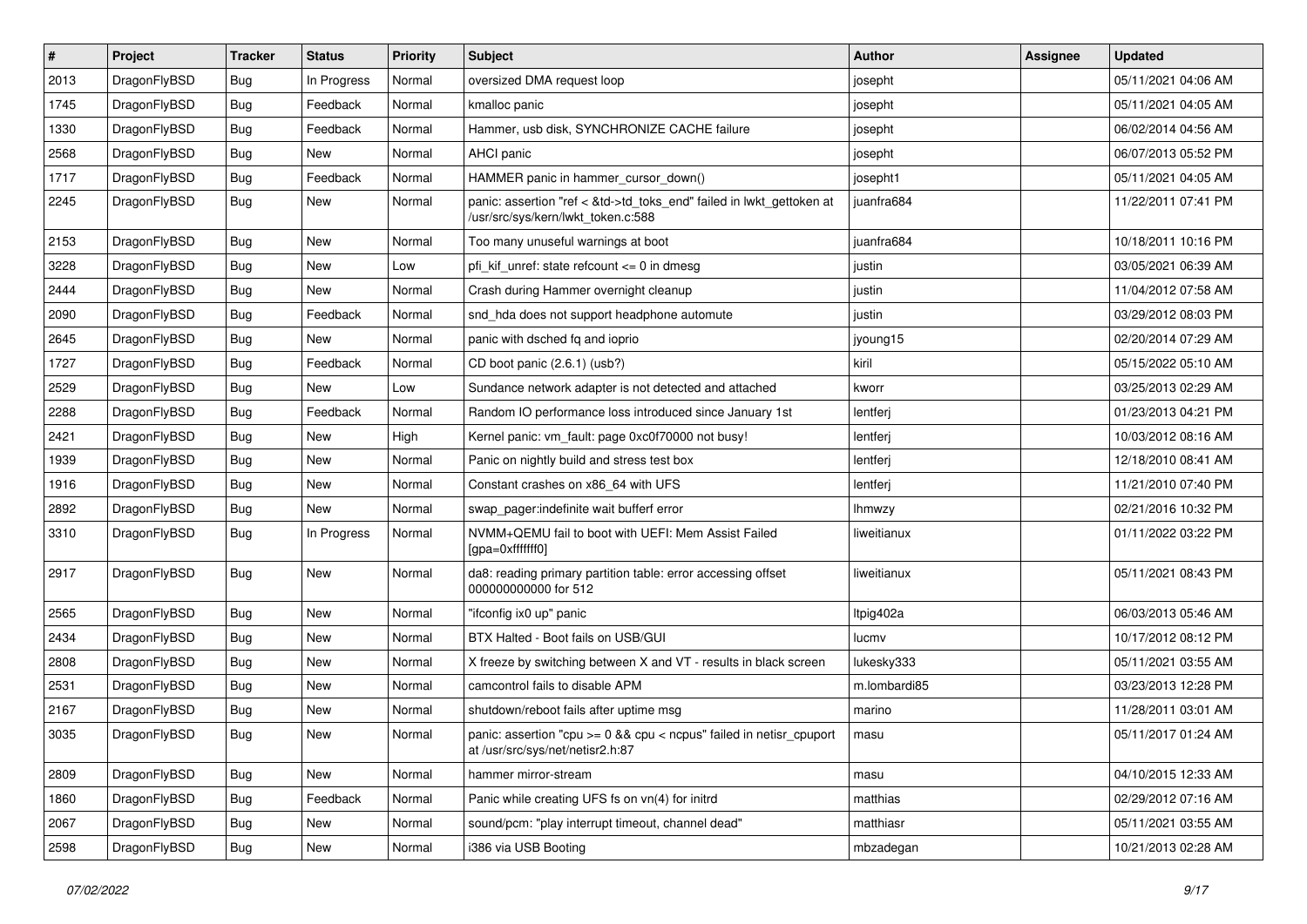| $\pmb{\#}$ | Project      | <b>Tracker</b> | <b>Status</b> | Priority | Subject                                                                                                            | <b>Author</b>          | <b>Assignee</b> | <b>Updated</b>      |
|------------|--------------|----------------|---------------|----------|--------------------------------------------------------------------------------------------------------------------|------------------------|-----------------|---------------------|
| 2644       | DragonFlyBSD | Bug            | Feedback      | Normal   | 3.6.0-REL trap 9 on boot                                                                                           | memmerto               |                 | 11/27/2021 08:08 AM |
| 3317       | DragonFlyBSD | Bug            | In Progress   | Normal   | Network vtnet0 not working on Hetzner cloud                                                                        | mneumann               |                 | 06/18/2022 03:55 AM |
| 3235       | DragonFlyBSD | Bug            | <b>New</b>    | Normal   | Kernel panic in devfs vnops.c                                                                                      | mneumann               |                 | 04/28/2020 07:00 AM |
| 3222       | DragonFlyBSD | Bug            | <b>New</b>    | Normal   | gcc - undefined reference to '__atomic_load' (missing libatomic?)                                                  | mneumann               |                 | 02/08/2020 02:45 AM |
| 3111       | DragonFlyBSD | Bug            | In Progress   | High     | Mouse lags every second heavily under X11                                                                          | mneumann               |                 | 12/12/2017 09:46 PM |
| 2972       | DragonFlyBSD | Bug            | <b>New</b>    | Normal   | ipfw3 "deny to me" does not work correctly                                                                         | mneumann               |                 | 12/27/2016 12:11 PM |
| 2881       | DragonFlyBSD | Bug            | <b>New</b>    | Normal   | Pulseaudio hangs/resets system when starting X11                                                                   | mneumann               |                 | 01/09/2016 03:08 AM |
| 2788       | DragonFlyBSD | Bug            | New           | Normal   | ioctl GSLICEINFO: Not working for vnode slice                                                                      | mneumann               |                 | 02/12/2015 07:49 AM |
| 3218       | DragonFlyBSD | Bug            | <b>New</b>    | Normal   | Kernel panics are not sent to comconsole when booted over EFI                                                      | mqudsi                 |                 | 12/02/2019 08:52 PM |
| 1144       | DragonFlyBSD | Bug            | Feedback      | Normal   | Incorrect clock under KVM                                                                                          | msylvan                |                 | 03/09/2013 01:17 PM |
| 2104       | DragonFlyBSD | Bug            | <b>New</b>    | Normal   | network configuration seg. fault on install CD                                                                     | navratil               |                 | 07/26/2011 07:55 AM |
| 2958       | DragonFlyBSD | Bug            | Feedback      | Normal   | Hammer FS dies during pruning after massive write load                                                             | neilb                  |                 | 10/11/2016 04:20 AM |
| 2957       | DragonFlyBSD | Bug            | Feedback      | Normal   | swapoff -a followed by swapon -a doesn't give your swap back                                                       | neilb                  |                 | 10/09/2016 04:17 AM |
| 2098       | DragonFlyBSD | Submit         | <b>New</b>    | Normal   | [PATCH] correct ath man page example<br>(/usr/src/share/man/man4/ath.4)                                            | nobody                 |                 | 11/15/2011 12:27 AM |
| 3215       | DragonFlyBSD | Bug            | <b>New</b>    | Normal   | Hang in tcdrain(3) after write(3)                                                                                  | noloader               |                 | 11/25/2019 03:08 PM |
| 1193       | DragonFlyBSD | Bug            | <b>New</b>    | Normal   | kernel doesn't recognize cdrom drive                                                                               | nonsolosoft            |                 | 01/25/2014 09:11 PM |
| 2622       | DragonFlyBSD | Bug            | New           | Normal   | VAIO FIT15E fn keys support                                                                                        | nonsolosoft            |                 | 12/31/2013 01:31 AM |
| 2621       | DragonFlyBSD | Bug            | <b>New</b>    | Normal   | core dump using cdrom                                                                                              | nonsolosoft            |                 | 12/27/2013 12:43 AM |
| 2182       | DragonFlyBSD | Bug            | <b>New</b>    | Normal   | if msk PHY FIFO underrun/overflow                                                                                  | nonsolosoft            |                 | 09/03/2012 06:39 AM |
| 2412       | DragonFlyBSD | Bug            | New           | Normal   | wlan0 fails to get address via dhclient                                                                            | nonsolosoft            |                 | 08/30/2012 05:55 AM |
| 3052       | DragonFlyBSD | Bug            | New           | Normal   | panic DragonFly v4.8.1-RELEASE by mounting a malformed NTFS<br>image [64.000]                                      | open.source@ribose.com |                 | 08/14/2017 03:22 AM |
| 3051       | DragonFlyBSD | Bug            | New           | Normal   | panic DragonFly v4.8.1-RELEASE by mounting a malformed NTFS<br>image [12.000]                                      | open.source@ribose.com |                 | 08/14/2017 03:20 AM |
| 3049       | DragonFlyBSD | Bug            | New           | Normal   | panic DragonFly v4.8.1-RELEASE by mounting a malformed<br>msdosfs image [12.128]                                   | open.source@ribose.com |                 | 08/14/2017 02:53 AM |
| 2802       | DragonFlyBSD | Bug            | New           | Normal   | USB Wifi urtwn0 crash from cd boot                                                                                 | opvalues               |                 | 03/10/2015 01:07 AM |
| 2799       | DragonFlyBSD | Bug            | <b>New</b>    | Normal   | Fatal trap 12 caused by moused(8) -p /dev/cual0                                                                    | opvalues               |                 | 03/04/2015 11:01 PM |
| 3152       | DragonFlyBSD | <b>Bug</b>     | Feedback      | Normal   | Console's size in ttyv0 and single user mode is sticking to 80x25,<br>while ttyv1 can make use of the whole screen | overtime               |                 | 02/24/2019 01:08 AM |
| 3107       | DragonFlyBSD | <b>Bug</b>     | New           | Low      | ACPI interrupt storm when loading i915 on Lenovo T460                                                              | oyvinht                |                 | 07/15/2020 07:01 AM |
| 2874       | DragonFlyBSD | <b>Bug</b>     | New           | Normal   | make world DESTDIR=/emptydir fails                                                                                 | pascii                 |                 | 12/25/2015 07:04 AM |
| 2117       | DragonFlyBSD | <b>Bug</b>     | New           | High     | ACPI and/or bce(4) problem with 2.11.0.673.g0d557 on HP DL380<br>G6                                                | pauska                 |                 | 08/22/2011 10:15 AM |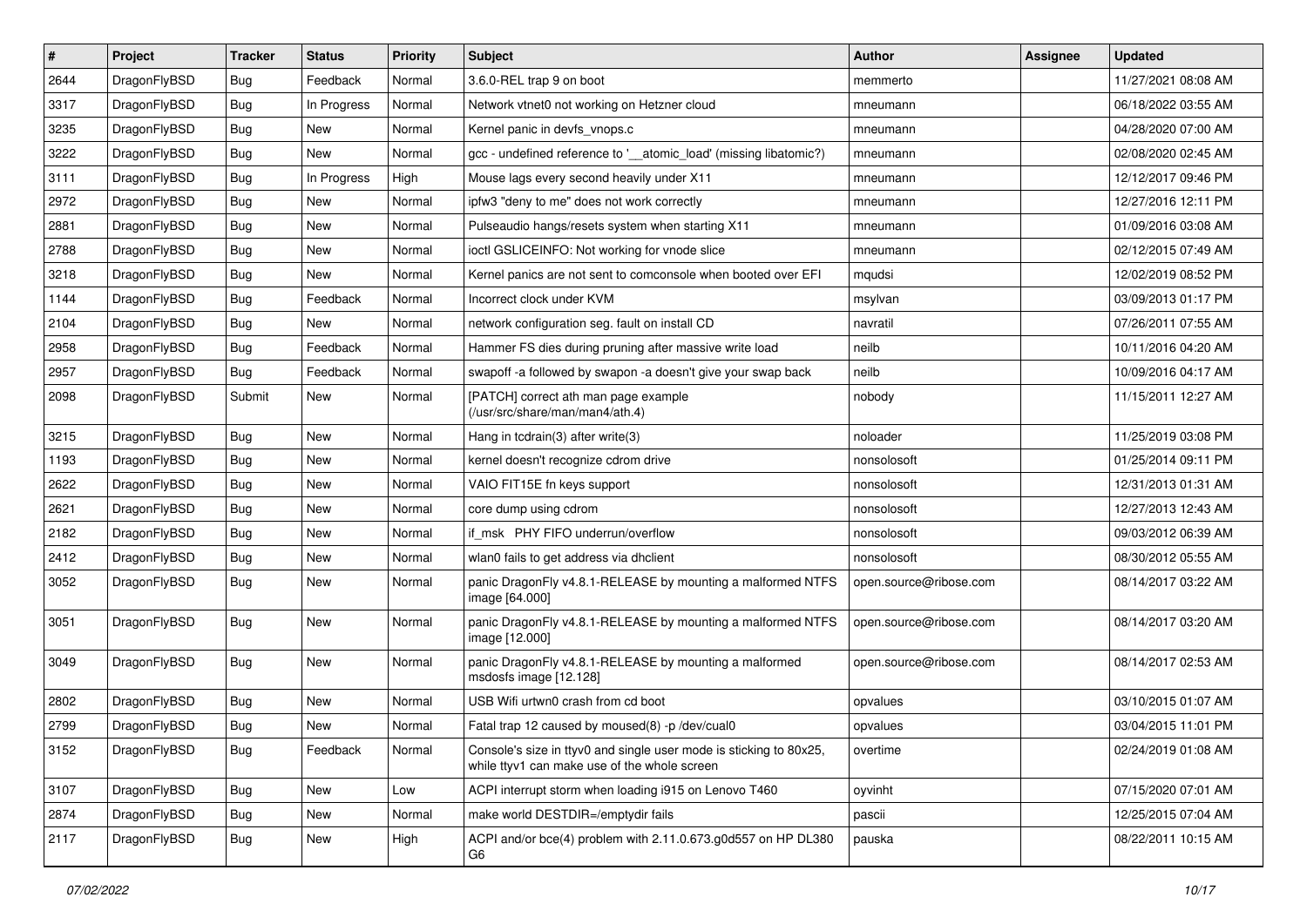| $\sharp$ | Project      | <b>Tracker</b> | <b>Status</b> | <b>Priority</b> | Subject                                                                                                        | Author   | <b>Assignee</b> | <b>Updated</b>      |
|----------|--------------|----------------|---------------|-----------------|----------------------------------------------------------------------------------------------------------------|----------|-----------------|---------------------|
| 2898     | DragonFlyBSD | Bug            | New           | Normal          | <b>HAMMER</b> panic                                                                                            | pavalos  |                 | 11/03/2018 07:05 AM |
| 2526     | DragonFlyBSD | Bug            | New           | Normal          | hammer cleanup doesn't run on first day of DST                                                                 | pavalos  |                 | 10/18/2016 05:28 PM |
| 2248     | DragonFlyBSD | <b>Bug</b>     | New           | Normal          | sysctl panic                                                                                                   | pavalos  |                 | 11/23/2011 06:23 PM |
| 2199     | DragonFlyBSD | <b>Bug</b>     | <b>New</b>    | Normal          | screen segfaults if utmpx isn't present                                                                        | pavalos  |                 | 11/15/2011 10:52 PM |
| 2099     | DragonFlyBSD | Bug            | <b>New</b>    | Normal          | page fault panic in vm system                                                                                  | pavalos  |                 | 07/10/2011 08:51 AM |
| 2048     | DragonFlyBSD | <b>Bug</b>     | <b>New</b>    | Normal          | panic: ffs_sync: rofs mod                                                                                      | pavalos  |                 | 04/12/2011 05:45 AM |
| 2008     | DragonFlyBSD | <b>Bug</b>     | New           | Normal          | lwkt_setcpu_remote: td->td_flags 00800621 console flood                                                        | pavalos  |                 | 03/06/2011 09:37 PM |
| 1949     | DragonFlyBSD | <b>Bug</b>     | <b>New</b>    | Normal          | iwn panic                                                                                                      | pavalos  |                 | 01/30/2011 03:21 AM |
| 599      | DragonFlyBSD | <b>Bug</b>     | New           | Urgent          | 1.9.0 reproducable panic                                                                                       | pavalos  |                 | 12/22/2010 01:08 AM |
| 3226     | DragonFlyBSD | Bug            | New           | Normal          | Xorg freezes in vm: thread stuck in "objtrm1"                                                                  | peeter   |                 | 04/08/2020 02:10 AM |
| 2970     | DragonFlyBSD | <b>Bug</b>     | New           | Normal          | kernel 4.7: "Is -I" causes panic on UDF filesystem: "bgetvp -<br>overlapping buffer"                           | peeter   |                 | 12/21/2016 02:46 AM |
| 1943     | DragonFlyBSD | Bug            | <b>New</b>    | Normal          | hammer assertion panic                                                                                         | peter    |                 | 12/27/2010 12:45 AM |
| 1990     | DragonFlyBSD | <b>Bug</b>     | <b>New</b>    | Normal          | /mnt too large to mount                                                                                        | peur.neu |                 | 02/16/2011 11:24 PM |
| 1951     | DragonFlyBSD | <b>Bug</b>     | New           | Normal          | dma_timeouts at phyaddr on a good hdd                                                                          | peur.neu |                 | 01/04/2011 07:12 AM |
| 1559     | DragonFlyBSD | <b>Bug</b>     | New           | Normal          | kernel trap                                                                                                    | phma     |                 | 11/27/2021 08:43 AM |
| 3247     | DragonFlyBSD | <b>Bug</b>     | <b>New</b>    | Normal          | Kernel panic doing nothing much                                                                                | phma     |                 | 09/12/2020 11:40 PM |
| 2816     | DragonFlyBSD | <b>Bug</b>     | New           | Normal          | A multitasking process being debugged can get stuck                                                            | phma     |                 | 05/19/2015 03:57 AM |
| 2611     | DragonFlyBSD | <b>Bug</b>     | New           | Normal          | Change in IP address results in network not working                                                            | phma     |                 | 12/05/2013 07:55 PM |
| 2557     | DragonFlyBSD | <b>Bug</b>     | New           | Normal          | stock 3.4.1 kernel halts during booting if dm and dm_target_crypt<br>are loaded and RAID controller is present | phma     |                 | 05/12/2013 10:38 PM |
| 2552     | DragonFlyBSD | Bug            | New           | Low             | hammer recovery should indicate progress                                                                       | phma     |                 | 05/03/2013 12:13 AM |
| 2547     | DragonFlyBSD | Bug            | New           | High            | crashed while doing a dry run of pkg_rolling-replace                                                           | phma     |                 | 04/18/2013 10:40 PM |
| 2389     | DragonFlyBSD | <b>Bug</b>     | New           | Normal          | computer crashed while listing processes                                                                       | phma     |                 | 06/18/2012 02:49 PM |
| 2387     | DragonFlyBSD | <b>Bug</b>     | <b>New</b>    | Normal          | hammer ignores -t during dedup                                                                                 | phma     |                 | 06/17/2012 12:30 PM |
| 2331     | DragonFlyBSD | Bug            | New           | Normal          | reading mouse mode from unopen file descriptor hangs mouse<br>driver                                           | phma     |                 | 03/14/2012 09:43 AM |
| 2311     | DragonFlyBSD | Bug            | New           | Normal          | Xorg crash having something to do with drm                                                                     | phma     |                 | 02/22/2012 09:59 AM |
| 2306     | DragonFlyBSD | Bug            | <b>New</b>    | Normal          | a crash starts the kernel debugger in text mode, but just reboots in $X \mid p$ hma                            |          |                 | 02/11/2012 08:02 PM |
| 3302     | DragonFlyBSD | <b>Bug</b>     | <b>New</b>    | Normal          | Will not boot on System76 Lemur Pro (lemp10)                                                                   | piecuch  |                 | 11/03/2021 10:21 AM |
| 3298     | DragonFlyBSD | Bug            | <b>New</b>    | Normal          | Running "w" and having logged in via XDM through VNC, "w" prints<br>an extra error message                     | piecuch  |                 | 10/25/2021 09:16 AM |
| 3239     | DragonFlyBSD | <b>Bug</b>     | New           | Normal          | unable to SIGKILL glitched emacs                                                                               | piecuch  |                 | 05/26/2020 03:30 AM |
| 3238     | DragonFlyBSD | <b>Bug</b>     | New           | Normal          | race conditions when printing from vkernel console                                                             | piecuch  |                 | 05/19/2020 02:50 PM |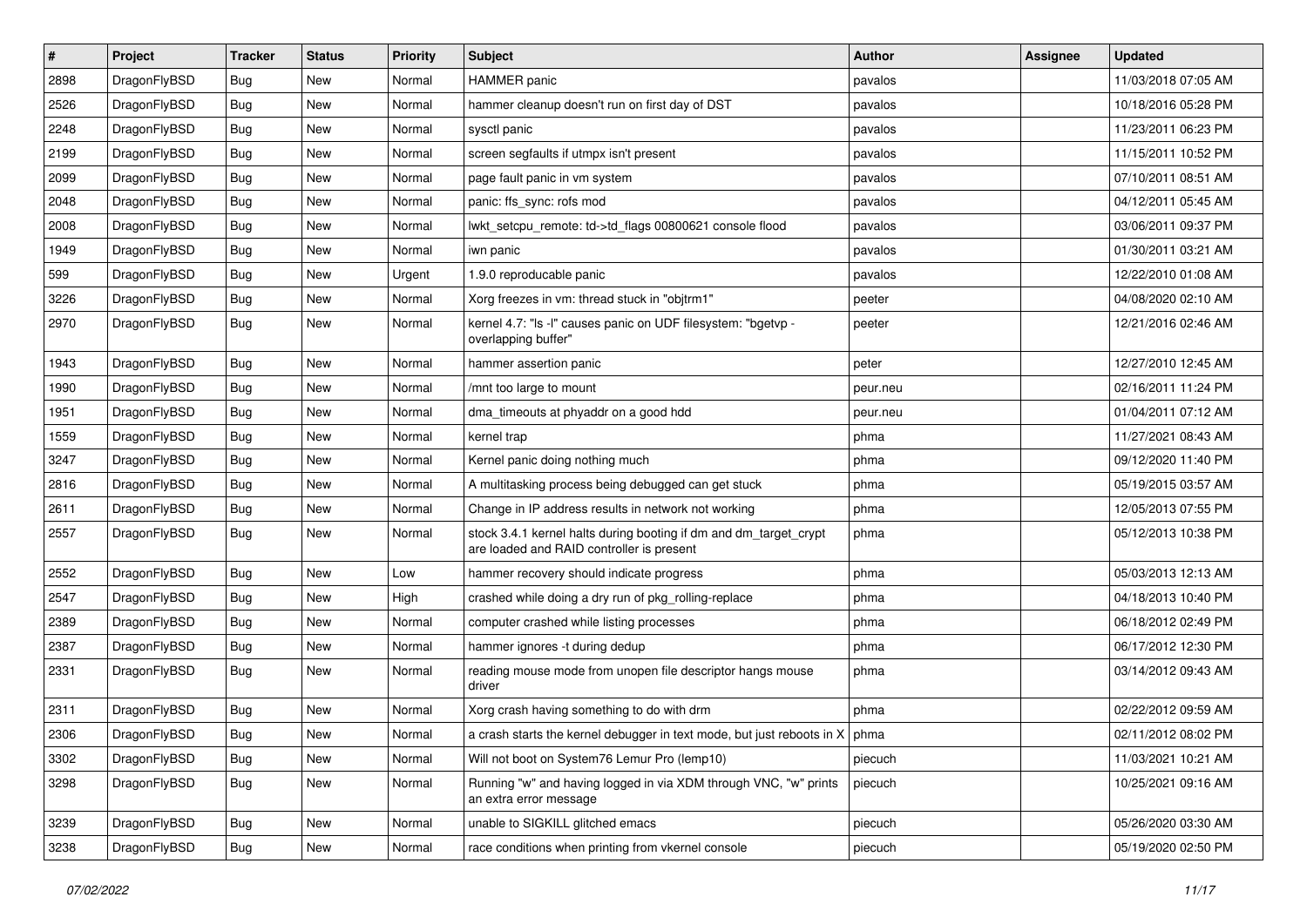| $\vert$ # | Project      | <b>Tracker</b> | <b>Status</b> | <b>Priority</b> | <b>Subject</b>                                                                                                                                                                                    | <b>Author</b> | Assignee | <b>Updated</b>      |
|-----------|--------------|----------------|---------------|-----------------|---------------------------------------------------------------------------------------------------------------------------------------------------------------------------------------------------|---------------|----------|---------------------|
| 1101      | DragonFlyBSD | <b>Bug</b>     | Feedback      | Normal          | ohci related panic                                                                                                                                                                                | polachok      |          | 05/11/2021 04:00 AM |
| 3245      | DragonFlyBSD | <b>Bug</b>     | New           | Normal          | panic: free: guard1x fail, i915 load from loader.conf                                                                                                                                             | polachok      |          | 08/21/2020 10:36 AM |
| 1577      | DragonFlyBSD | <b>Bug</b>     | Feedback      | Normal          | panic: assertion: leaf->base.obj_id == ip->obj_id in<br>hammer_ip_delete_range                                                                                                                    | qhwt+dfly     |          | 05/11/2021 04:01 AM |
| 1387      | DragonFlyBSD | <b>Bug</b>     | Feedback      | Normal          | zero-size malloc and ps: kvm_getprocs: Bad address                                                                                                                                                | qhwt+dfly     |          | 05/11/2021 04:00 AM |
| 1368      | DragonFlyBSD | Bug            | In Progress   | Normal          | suspend signal race?                                                                                                                                                                              | qhwt+dfly     |          | 05/11/2021 03:51 AM |
| 570       | DragonFlyBSD | <b>Bug</b>     | Feedback      | Normal          | 1.8.x: ACPI problems                                                                                                                                                                              | qhwt+dfly     |          | 06/02/2014 03:45 AM |
| 1942      | DragonFlyBSD | Bug            | <b>New</b>    | Normal          | locking against myself in getcacheblk()?                                                                                                                                                          | qhwt.dfly     |          | 05/31/2022 02:15 PM |
| 1917      | DragonFlyBSD | <b>Bug</b>     | <b>New</b>    | Normal          | panic: assertion: (RB_EMPTY(&ip->rec_tree) && (ip->flags &<br>HAMMER_INODE_XDIRTY) == 0)    (!RB_EMPTY(&ip->rec_tree)<br>&& (ip->flags & HAMMER INODE XDIRTY) != 0) in<br>hammer flush inode done | qhwt.dfly     |          | 11/24/2010 03:23 AM |
| 2371      | DragonFlyBSD | <b>Bug</b>     | <b>New</b>    | Normal          | Timezone problem with America/Sao Paulo                                                                                                                                                           | raitech       |          | 05/17/2012 01:42 PM |
| 1560      | DragonFlyBSD | Bug            | Feedback      | Normal          | Unable to modify partition table on ThinkPad T61p during install                                                                                                                                  | rehsack       |          | 01/15/2015 08:57 AM |
| 3313      | DragonFlyBSD | <b>Bug</b>     | New           | Normal          | Can't boot from my live USB at all. The kernel loading process<br>hangs.                                                                                                                          | rempas        |          | 06/03/2022 12:16 AM |
| 2675      | DragonFlyBSD | <b>Bug</b>     | <b>New</b>    | Low             | Ultimate N WiFi Link 5300 get iwn_intr: fatal firmware error on 5GHz                                                                                                                              | revuwa        |          | 05/11/2021 04:07 AM |
| 1836      | DragonFlyBSD | <b>Bug</b>     | <b>New</b>    | Normal          | Incorrect TCP checksum show up in tcpdump                                                                                                                                                         | robgar1       |          | 05/15/2022 11:22 AM |
| 2430      | DragonFlyBSD | <b>Bug</b>     | <b>New</b>    | Normal          | Alternate Password Hash method                                                                                                                                                                    | robin.carey1  |          | 10/07/2012 06:28 AM |
| 2138      | DragonFlyBSD | Bug            | <b>New</b>    | Normal          | > 100% CPU usage                                                                                                                                                                                  | robin.carey1  |          | 09/26/2011 12:20 PM |
| 2626      | DragonFlyBSD | <b>Bug</b>     | <b>New</b>    | Normal          | iwn driver drops with error: "firmware error 'iwn intr: fatal firmware<br>error""                                                                                                                 | rodyaj        |          | 01/09/2014 05:50 AM |
| 2738      | DragonFlyBSD | Bug            | <b>New</b>    | Normal          | Hammer: Strange behavior when trying to recover old version of<br>moved file                                                                                                                      | roland        |          | 11/20/2014 08:02 AM |
| 3141      | DragonFlyBSD | <b>Bug</b>     | <b>New</b>    | Normal          | dhclient blocks boot process                                                                                                                                                                      | rowo          |          | 12/16/2018 11:01 AM |
| 2887      | DragonFlyBSD | Bug            | <b>New</b>    | Low             | Missing extattr namespace to string and<br>extattr_string_to_namespace functions                                                                                                                  | rubenk        |          | 02/06/2016 05:09 AM |
| 1975      | DragonFlyBSD | <b>Bug</b>     | <b>New</b>    | Normal          | Applications seg fault in select() and poll()                                                                                                                                                     | rumcic        |          | 05/31/2022 02:58 PM |
| 1192      | DragonFlyBSD | Submit         | <b>New</b>    | Normal          | KKASSERTs in sys/kern/uipc {msg,socket}.c are too strict                                                                                                                                          | rumcic        |          | 05/11/2021 04:07 AM |
| 1218      | DragonFlyBSD | <b>Bug</b>     | In Progress   | Normal          | panic: assertion: $error == 0$ in hammer_start_transaction                                                                                                                                        | rumcic        |          | 05/11/2021 04:00 AM |
| 1580      | DragonFlyBSD | Bug            | Feedback      | Normal          | Panic (Fatal trap 12: page fault while in kernel mode) while playing<br>with pf and netif names                                                                                                   | rumcic        |          | 12/21/2018 01:21 AM |
| 1250      | DragonFlyBSD | <b>Bug</b>     | Feedback      | Normal          | Panic upon plugging an USB flash drive into the machine                                                                                                                                           | rumcic        |          | 03/10/2013 05:17 AM |
| 1249      | DragonFlyBSD | Bug            | Feedback      | Normal          | panic: ffs vfree: freeing free inode                                                                                                                                                              | rumcic        |          | 03/10/2013 05:13 AM |
| 1489      | DragonFlyBSD | <b>Bug</b>     | Feedback      | Normal          | panic: ufs_dirbad: bad dir                                                                                                                                                                        | rumcic        |          | 03/10/2013 04:34 AM |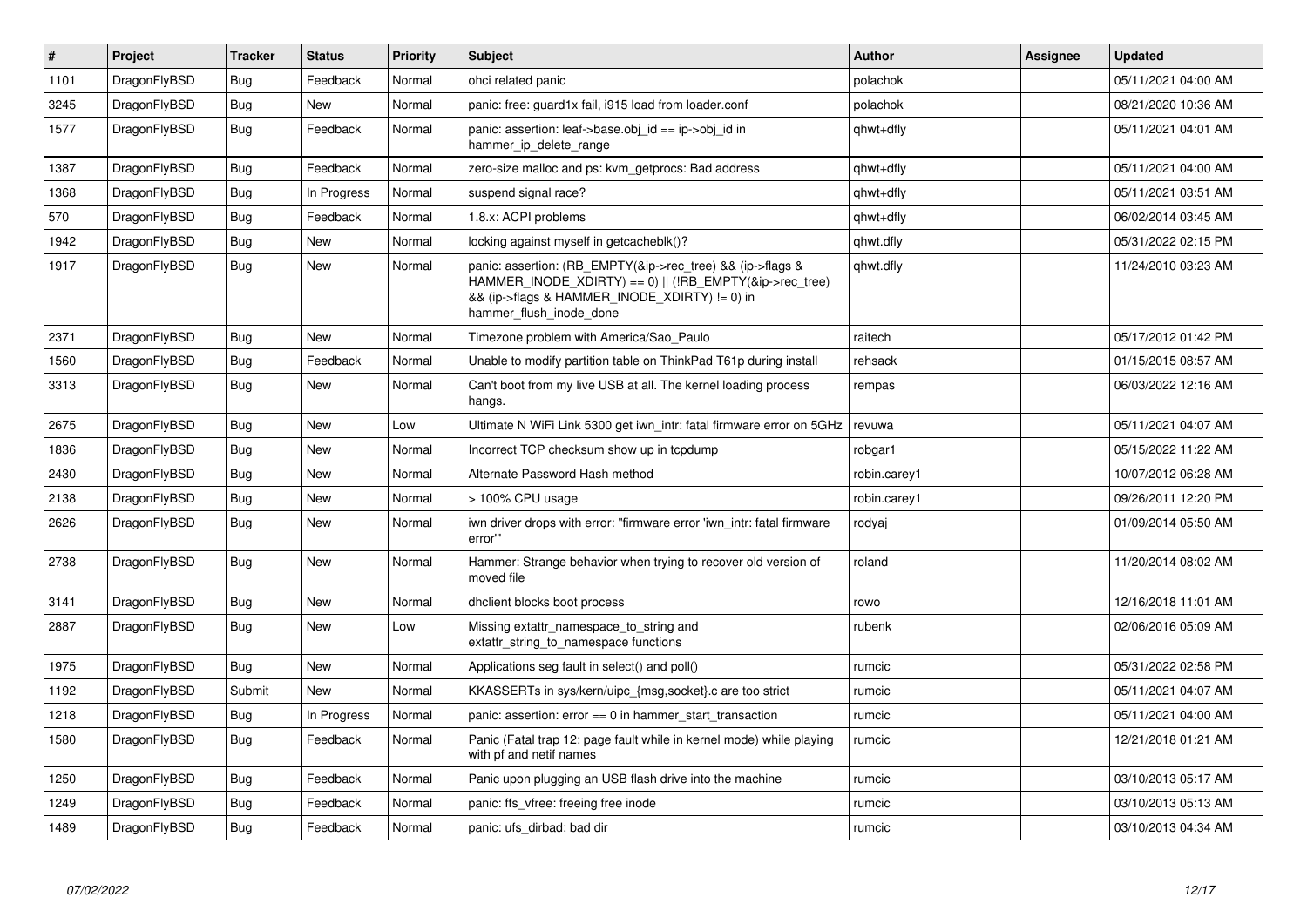| $\pmb{\#}$ | Project      | <b>Tracker</b> | <b>Status</b> | <b>Priority</b> | <b>Subject</b>                                                                       | Author     | <b>Assignee</b> | <b>Updated</b>      |
|------------|--------------|----------------|---------------|-----------------|--------------------------------------------------------------------------------------|------------|-----------------|---------------------|
| 2423       | DragonFlyBSD | Bug            | New           | Urgent          | After multiple panics/locks, hitting KKASSERT in<br>hammer init cursor               | rumcic     |                 | 09/18/2012 02:28 AM |
| 2080       | DragonFlyBSD | <b>Bug</b>     | <b>New</b>    | Normal          | panic: lockmgr thrd sleep: called from interrupt, ipi, or hard code<br>section       | rumcic     |                 | 05/30/2011 05:06 PM |
| 2072       | DragonFlyBSD | <b>Bug</b>     | <b>New</b>    | Normal          | Fatal trap 12: stopped at lwkt_send_ipiq3                                            | rumcic     |                 | 05/17/2011 04:12 AM |
| 1874       | DragonFlyBSD | <b>Bug</b>     | New           | Normal          | mpd listening on all IPs, accepting only on one                                      | rumcic     |                 | 05/08/2011 01:01 PM |
| 1873       | DragonFlyBSD | <b>Bug</b>     | New           | Normal          | Panic upon usb mouse detach and reattaching                                          | rumcic     |                 | 02/01/2011 09:53 AM |
| 2316       | DragonFlyBSD | <b>Bug</b>     | New           | Normal          | Ungraceful invalid password handling for adding a new user in the<br>installer       | rune       |                 | 04/27/2012 11:23 PM |
| 3047       | DragonFlyBSD | Bug            | <b>New</b>    | Normal          | <b>HAMMER</b> critical write error                                                   | samuel     |                 | 06/19/2019 09:50 AM |
| 2123       | DragonFlyBSD | Bug            | New           | Normal          | hammer is losing files                                                               | schmir     |                 | 08/30/2011 07:56 PM |
| 2042       | DragonFlyBSD | <b>Bug</b>     | New           | Normal          | kernel panic, when run boot0cfg                                                      | sepherosa  |                 | 05/31/2022 03:01 PM |
| 1944       | DragonFlyBSD | <b>Bug</b>     | New           | Normal          | panic: backing_object 0xdea7b258 was somehow re-referenced<br>during collapse!       | sepherosa  |                 | 12/27/2010 02:06 AM |
| 2933       | DragonFlyBSD | Submit         | <b>New</b>    | Normal          | Remove unix domain socket support from cat(1)                                        | sevan      |                 | 08/01/2016 08:10 PM |
| 2924       | DragonFlyBSD | <b>Bug</b>     | New           | Normal          | cat -v fails to tag characters in extended table with M- prefix with<br>some locales | sevan      |                 | 07/11/2016 07:18 AM |
| 2396       | DragonFlyBSD | <b>Bug</b>     | Feedback      | High            | Latest 3.1 development version core dumps while destroying master<br><b>PFS</b>      | sgeorge    |                 | 01/23/2013 04:10 PM |
| 2347       | DragonFlyBSD | <b>Bug</b>     | Feedback      | High            | Hammer PFSes destroy does not give back full space allocated to<br><b>PFS</b>        | sgeorge    |                 | 07/19/2012 01:11 AM |
| 2124       | DragonFlyBSD | <b>Bug</b>     | <b>New</b>    | Normal          | getty repeating too quickly on port /dev/ttyv0                                       | sgeorge.ml |                 | 09/01/2011 04:28 AM |
| 2891       | DragonFlyBSD | Bug            | New           | Normal          | Kernel panic in IEEE802.11 related code                                              | shamaz     |                 | 05/29/2016 05:49 PM |
| 2863       | DragonFlyBSD | <b>Bug</b>     | New           | Normal          | HAMMER synch tid is zero                                                             | shamaz     |                 | 12/12/2015 11:24 PM |
| 2820       | DragonFlyBSD | <b>Bug</b>     | <b>New</b>    | Normal          | TP-Link USB Wi-Fi adapter cannot be reattached to the system                         | shamaz     |                 | 05/22/2015 09:45 PM |
| 1961       | DragonFlyBSD | <b>Bug</b>     | New           | Normal          | Can't create dump from DDB                                                           | shamaz     |                 | 01/29/2011 09:02 PM |
| 1884       | DragonFlyBSD | <b>Bug</b>     | New           | Normal          | System completely freezes while listening music (devbuf: malloc<br>limit exceeded)   | shamaz     |                 | 01/24/2011 05:00 PM |
| 1935       | DragonFlyBSD | Bug            | <b>New</b>    | Normal          | mouse does not work after switching between x and console                            | shamaz     |                 | 12/13/2010 10:06 AM |
| 2061       | DragonFlyBSD | Bug            | New           | Normal          | USB keyboard boot panic                                                              | sjg        |                 | 05/04/2012 12:20 AM |
| 2141       | DragonFlyBSD | <b>Bug</b>     | New           | Urgent          | loader and/or documentation broken                                                   | sjg        |                 | 01/20/2012 10:51 AM |
| 1786       | DragonFlyBSD | <b>Bug</b>     | New           | Normal          | Calling NULL function pointer initiates panic loop                                   | sjg        |                 | 10/11/2010 05:28 PM |
| 2936       | DragonFlyBSD | <b>Bug</b>     | New           | Normal          | loader.efi crashes while loading kernel                                              | spaceille  |                 | 08/20/2016 06:17 AM |
| 2587       | DragonFlyBSD | Bug            | New           | Normal          | SATA DVD writer not detected by DragonFly                                            | srussell   |                 | 09/04/2020 08:55 AM |
| 2586       | DragonFlyBSD | Bug            | New           | Normal          | pf: "modulate" state seems problematic                                               | srussell   |                 | 09/25/2013 07:36 PM |
| 2077       | DragonFlyBSD | <b>Bug</b>     | New           | Normal          | USB devices conflicting                                                              | srussell   |                 | 05/17/2011 05:12 PM |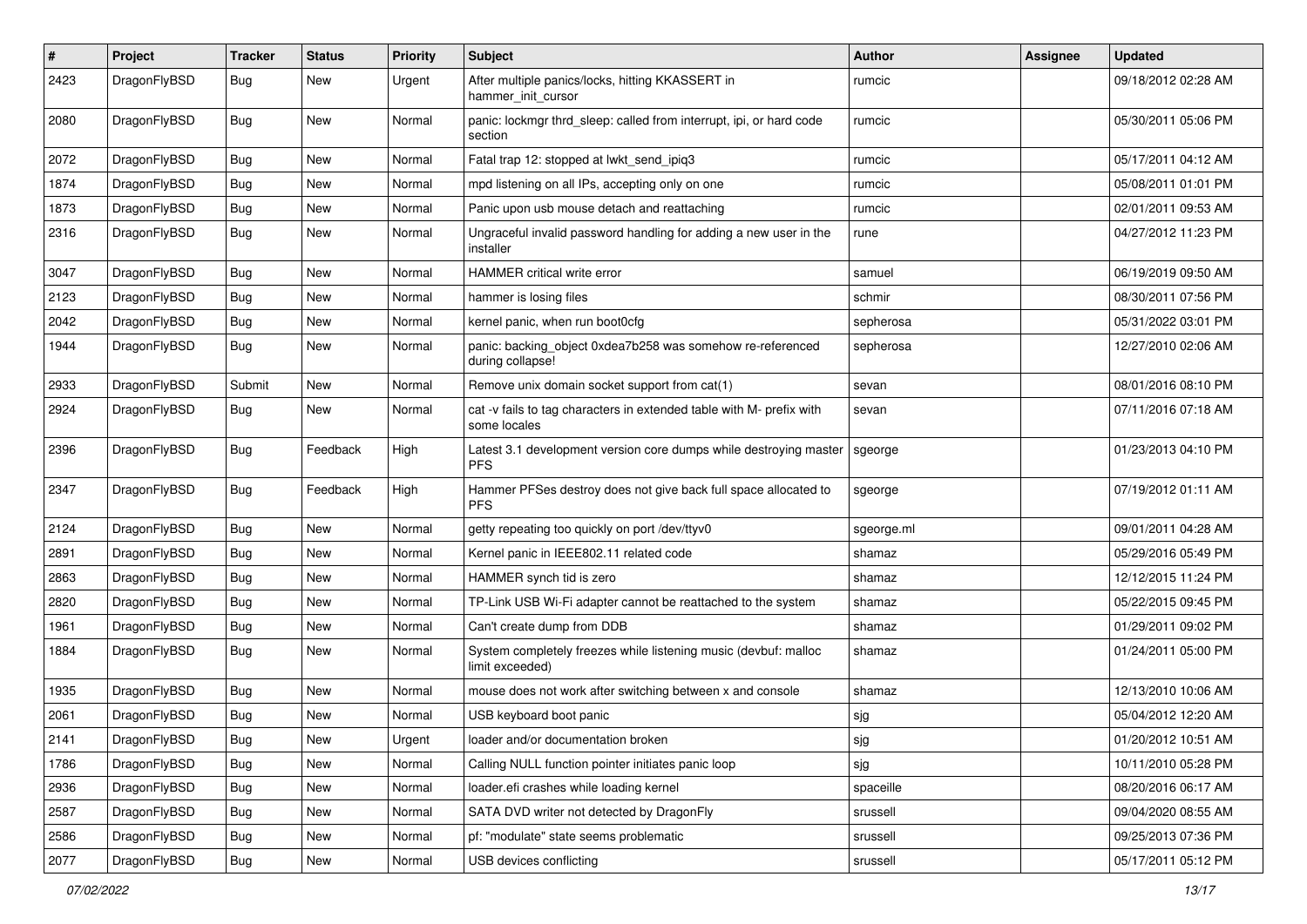| $\sharp$ | Project      | <b>Tracker</b> | <b>Status</b> | <b>Priority</b> | Subject                                                                                                  | Author            | Assignee | <b>Updated</b>      |
|----------|--------------|----------------|---------------|-----------------|----------------------------------------------------------------------------------------------------------|-------------------|----------|---------------------|
| 3129     | DragonFlyBSD | Bug            | New           | High            | Kernel panic with 5.2.0 on A2SDi-4C-HLN4F                                                                | stateless         |          | 04/24/2018 12:50 AM |
| 2055     | DragonFlyBSD | Bug            | New           | Normal          | $ssh + IPV6 + bridge \Rightarrow connection freezes$                                                     | steve             |          | 04/24/2011 07:13 PM |
| 2004     | DragonFlyBSD | Bug            | <b>New</b>    | Normal          | LWKT WAIT IPIQ panic                                                                                     | steve             |          | 03/08/2011 05:46 PM |
| 2020     | DragonFlyBSD | Bug            | New           | Low             | Port brcm80211 driver from Linux to DragonFly BSD                                                        | studer            |          | 03/05/2011 10:54 PM |
| 2082     | DragonFlyBSD | Bug            | <b>New</b>    | Normal          | dfbsd 2.10.1 amd64 - mc port build error with 'bmake bin-install'                                        | sun-doctor        |          | 05/25/2011 07:18 PM |
| 2509     | DragonFlyBSD | Bug            | <b>New</b>    | Normal          | Redefinition of DIRBLKSIZ in restore(8)                                                                  | swildner          |          | 06/04/2022 04:40 AM |
| 243      | DragonFlyBSD | Bug            | Feedback      | Normal          | weird behavior in the shell                                                                              | swildner          |          | 05/31/2022 02:51 PM |
| 1913     | DragonFlyBSD | Bug            | New           | Normal          | panic: assertion: ip->flush_state != HAMMER_FST_FLUSH in<br>hammer_flush_inode_core                      | swildner          |          | 11/20/2010 05:27 PM |
| 1907     | DragonFlyBSD | Bug            | <b>New</b>    | Normal          | Hammer crash in hammer_flusher_flush()                                                                   | swildner          |          | 11/11/2010 05:07 AM |
| 3217     | DragonFlyBSD | <b>Bug</b>     | New           | Normal          | rescue tools: make install fails if rescue folder doesn't exist                                          | : dfbsd           |          | 11/27/2019 08:16 PM |
| 2915     | DragonFlyBSD | <b>Bug</b>     | New           | High            | Hammer mirror-copy problem                                                                               | t dfbsd           |          | 08/25/2016 05:28 AM |
| 2921     | DragonFlyBSD | Submit         | <b>New</b>    | Normal          | Allow moused to accept userland mouse events                                                             | tautolog          |          | 05/11/2021 04:08 AM |
| 3135     | DragonFlyBSD | Submit         | <b>New</b>    | Normal          | Add EVFILT_RECV and EVFILT_SEND                                                                          | tautolog          |          | 05/25/2018 09:59 PM |
| 3036     | DragonFlyBSD | Bug            | New           | Normal          | panic in icmp_redirect_start() ASSERT_IN_NETISR(0)                                                       | tautolog          |          | 05/11/2017 07:27 PM |
| 3113     | DragonFlyBSD | <b>Bug</b>     | In Progress   | Urgent          | Booting vKernel fails due being out of swap space                                                        | tcullen           |          | 05/11/2021 04:14 AM |
| 285      | DragonFlyBSD | <b>Bug</b>     | Feedback      | Low             | interrupt latency with re without ip address configured                                                  | thomas.nikolajsen |          | 02/20/2014 10:30 AM |
| 2609     | DragonFlyBSD | Bug            | New           | Normal          | master: panic: assertion<br>"LWKT_TOKEN_HELD_ANY(vm_object_token(object))" failed in<br>swp_pager_lookup | thomas.nikolajsen |          | 11/28/2013 11:36 AM |
| 2436     | DragonFlyBSD | <b>Bug</b>     | <b>New</b>    | Normal          | panic: assertion "lp->lwp_qcpu == dd->cpuid" failed in<br>dfly_acquire_curproc                           | thomas.nikolajsen |          | 01/23/2013 11:07 AM |
| 2296     | DragonFlyBSD | Bug            | In Progress   | High            | panic: assertion "m->wire_count > 0" failed                                                              | thomas.nikolajsen |          | 08/30/2012 06:09 AM |
| 1984     | DragonFlyBSD | <b>Bug</b>     | <b>New</b>    | Normal          | hammer mount fails after crash - HAMMER: FIFO record bad head<br>signature                               | thomas.nikolajsen |          | 03/08/2011 06:57 PM |
| 2459     | DragonFlyBSD | Bug            | Feedback      | Normal          | apic problems with HP Probook 4510s                                                                      | thowe             |          | 11/27/2021 08:22 AM |
| 3316     | DragonFlyBSD | <b>Bug</b>     | New           | Normal          | hammer2_dirent_create() allows creating >1 dirents with the same<br>name                                 | tkusumi           |          | 06/05/2022 12:35 PM |
| 3312     | DragonFlyBSD | Submit         | New           | Normal          | hammer2: redundant chain modify after chain creation                                                     | tkusumi           |          | 05/15/2022 01:35 PM |
| 3269     | DragonFlyBSD | <b>Bug</b>     | In Progress   | Normal          | Is double-buffer'd buf still required by HAMMER2?                                                        | tkusumi           |          | 05/12/2021 04:09 PM |
| 3266     | DragonFlyBSD | <b>Bug</b>     | New           | High            | Filesystems broken due to "KKASSERT(count &<br>TOK_COUNTMASK);"                                          | tkusumi           |          | 03/15/2021 01:21 PM |
| 3249     | DragonFlyBSD | <b>Bug</b>     | New           | Normal          | HAMMER2 fsync(2) not working properly                                                                    | tkusumi           |          | 09/21/2020 07:07 AM |
| 3246     | DragonFlyBSD | <b>Bug</b>     | <b>New</b>    | Normal          | HAMMER2 unable to handle ENOSPC properly                                                                 | tkusumi           |          | 09/04/2020 11:11 AM |
| 3184     | DragonFlyBSD | <b>Bug</b>     | New           | Normal          | tsleep(9) return value when PCATCH specified                                                             | tkusumi           |          | 04/03/2019 06:49 AM |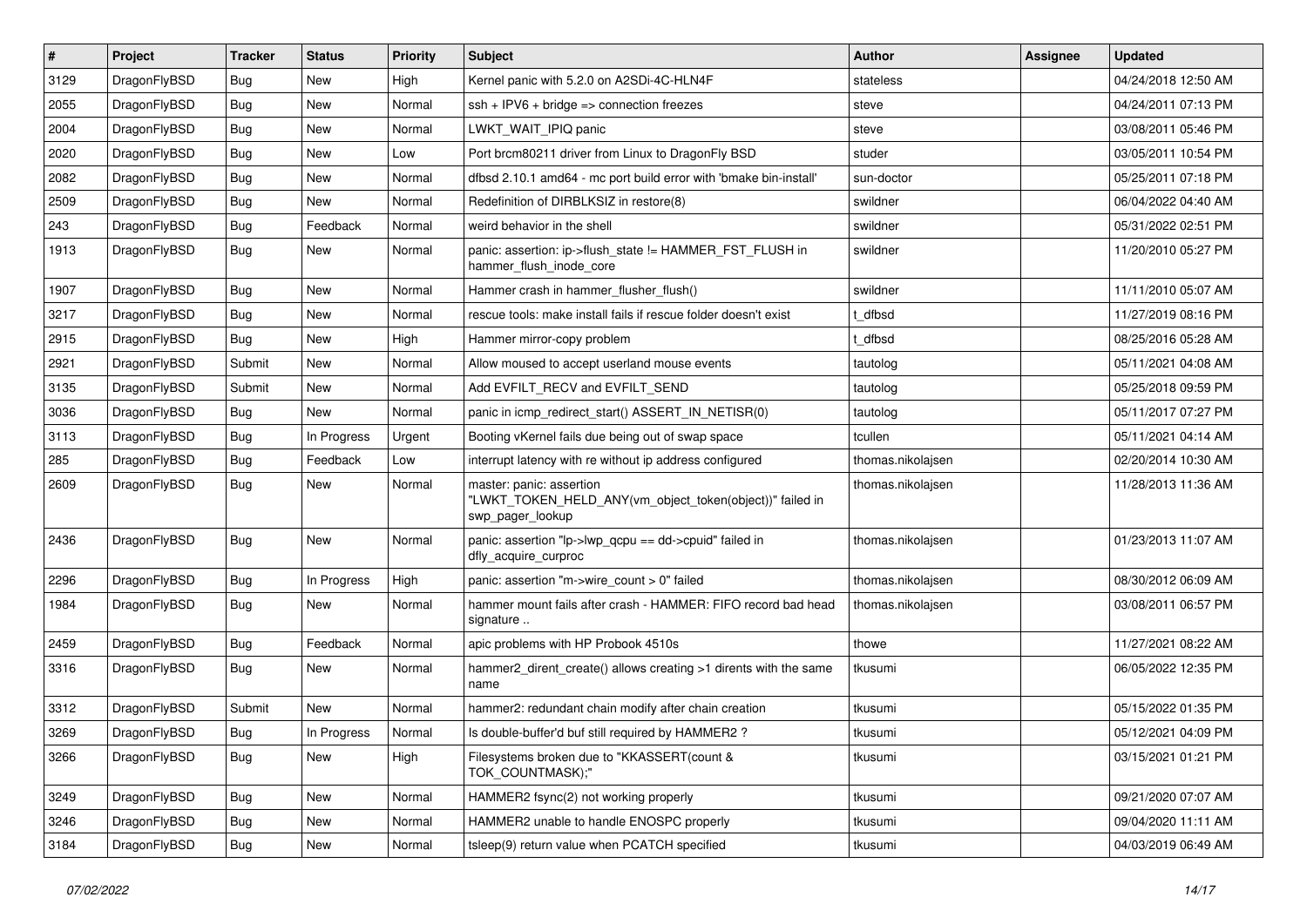| $\vert$ # | Project      | <b>Tracker</b> | <b>Status</b> | <b>Priority</b> | Subject                                                                                                   | Author         | Assignee | <b>Updated</b>      |
|-----------|--------------|----------------|---------------|-----------------|-----------------------------------------------------------------------------------------------------------|----------------|----------|---------------------|
| 3142      | DragonFlyBSD | Submit         | New           | Normal          | lib/libdmsg: Unbreak using new API EVP_CIPHER_CTX_new()                                                   | tkusumi        |          | 07/08/2018 04:18 AM |
| 2857      | DragonFlyBSD | Bug            | <b>New</b>    | Normal          | hammer stalls via bitcoin-qt                                                                              | tkusumi        |          | 11/30/2015 06:52 AM |
| 2812      | DragonFlyBSD | <b>Bug</b>     | <b>New</b>    | Normal          | Panic on Intel DE3815TYKHE                                                                                | tmorp          |          | 05/14/2015 03:14 PM |
| 2931      | DragonFlyBSD | Bug            | New           | Low             | 'gdb' of 'vkernel' unable to print backtrace                                                              | tofergus       |          | 07/26/2016 01:51 PM |
| 2930      | DragonFlyBSD | <b>Bug</b>     | <b>New</b>    | High            | 'objcache' causes panic during 'nfs_readdir'                                                              | tofergus       |          | 07/26/2016 01:09 PM |
| 2473      | DragonFlyBSD | <b>Bug</b>     | New           | Normal          | Kernel crash when trying to up the wpi0 device (Dfly<br>v3.3.0.758.g47388-DEVELOPMENT)                    | tomaz          |          | 02/24/2014 08:50 AM |
| 1282      | DragonFlyBSD | Bug            | Feedback      | Normal          | panic (trap 12) when booting SMP kernel on Atom 330 (dual core)                                           | tomaz.borstnar |          | 05/11/2021 04:00 AM |
| 3319      | DragonFlyBSD | Bug            | New           | Normal          | setproctitle() calls can change effect of later setproctitle() calls                                      | tonyc          |          | 06/29/2022 06:10 PM |
| 3252      | DragonFlyBSD | Bug            | New           | Normal          | tcsetattr/tcgetattr set errno incorrectly on non-TTY                                                      | tonyc          |          | 10/26/2020 09:34 PM |
| 806       | DragonFlyBSD | <b>Bug</b>     | Feedback      | Normal          | boot error on MacBook                                                                                     | tralamazza     |          | 06/04/2022 05:28 AM |
| 3170      | DragonFlyBSD | Bug            | New           | Normal          | repeatable nfsd crash                                                                                     | tse            |          | 06/11/2020 05:52 AM |
| 3208      | DragonFlyBSD | <b>Bug</b>     | New           | Normal          | Crash related to nfsd                                                                                     | tse            |          | 06/11/2020 05:52 AM |
| 3197      | DragonFlyBSD | Bug            | New           | Normal          | DragonFly upgrades                                                                                        | tse            |          | 04/18/2020 04:18 PM |
| 3231      | DragonFlyBSD | <b>Bug</b>     | <b>New</b>    | Normal          | wifi drops on 5.8                                                                                         | tse            |          | 04/06/2020 05:08 AM |
| 3225      | DragonFlyBSD | <b>Bug</b>     | New           | Normal          | nfsd freeze when using gemu                                                                               | tse            |          | 03/17/2020 11:52 AM |
| 3199      | DragonFlyBSD | Bug            | New           | Normal          | PFS label not found panic                                                                                 | tse            |          | 08/21/2019 03:51 AM |
| 2140      | DragonFlyBSD | <b>Bug</b>     | <b>New</b>    | High            | hammer_io_delallocate panic with 'duplicate entry' message                                                | ttw            |          | 10/07/2011 12:22 PM |
| 2498      | DragonFlyBSD | <b>Bug</b>     | New           | Normal          | DFBSD v3.2.2-RELEASE - LIST_FIRST(&bp->b_dep) == NULL"<br>failed in vfs_vmio_release                      | tuxillo        |          | 05/31/2022 04:09 PM |
| 2495      | DragonFlyBSD | Bug            | New           | High            | DFBSD v3.3.0.960.g553fe7 - ocnt != 0" failed in<br>prop_object_release                                    | tuxillo        |          | 05/31/2022 04:08 PM |
| 2638      | DragonFlyBSD | <b>Bug</b>     | Feedback      | High            | Fix machdep.pmap_mmu_optimize                                                                             | tuxillo        |          | 05/11/2021 04:07 AM |
| 2636      | DragonFlyBSD | <b>Bug</b>     | Feedback      | Low             | Add -x flag to iostat (a la solaris)                                                                      | tuxillo        |          | 05/11/2021 04:07 AM |
| 2631      | DragonFlyBSD | Bug            | In Progress   | Low             | Verify library versioning current with full package build and switch it<br>on (after publishing packages) | tuxillo        |          | 05/11/2021 04:06 AM |
| 1332      | DragonFlyBSD | <b>Bug</b>     | Feedback      | Normal          | DFBSD 2.2 - Booting usbcdrom/usbsticks on thinkpad hangs on<br>"BTX Halted"                               | tuxillo        |          | 05/11/2021 04:00 AM |
| 2647      | DragonFlyBSD | Bug            | New           | Normal          | HAMMER panic on 3.6.0                                                                                     | tuxillo        |          | 05/11/2021 03:54 AM |
| 2641      | DragonFlyBSD | Bug            | New           | Normal          | Panic when loading natapci as module                                                                      | tuxillo        |          | 05/11/2021 03:54 AM |
| 2630      | DragonFlyBSD | Bug            | New           | Normal          | Bring in latest iconv fixes from FreeBSD10 as well as csmapper<br>updates                                 | tuxillo        |          | 05/11/2021 03:54 AM |
| 3196      | DragonFlyBSD | <b>Bug</b>     | New           | Normal          | test issue after redmine upgrade (2)                                                                      | tuxillo        |          | 07/05/2019 04:33 AM |
| 3157      | DragonFlyBSD | <b>Bug</b>     | New           | Normal          | TP-Link UE300 not working in 5.2-RELEASE                                                                  | tuxillo        |          | 11/15/2018 02:08 PM |
| 2629      | DragonFlyBSD | Bug            | New           | Normal          | Replace gcc44 with llvm34, clang34, and libc++                                                            | tuxillo        |          | 06/02/2014 02:30 PM |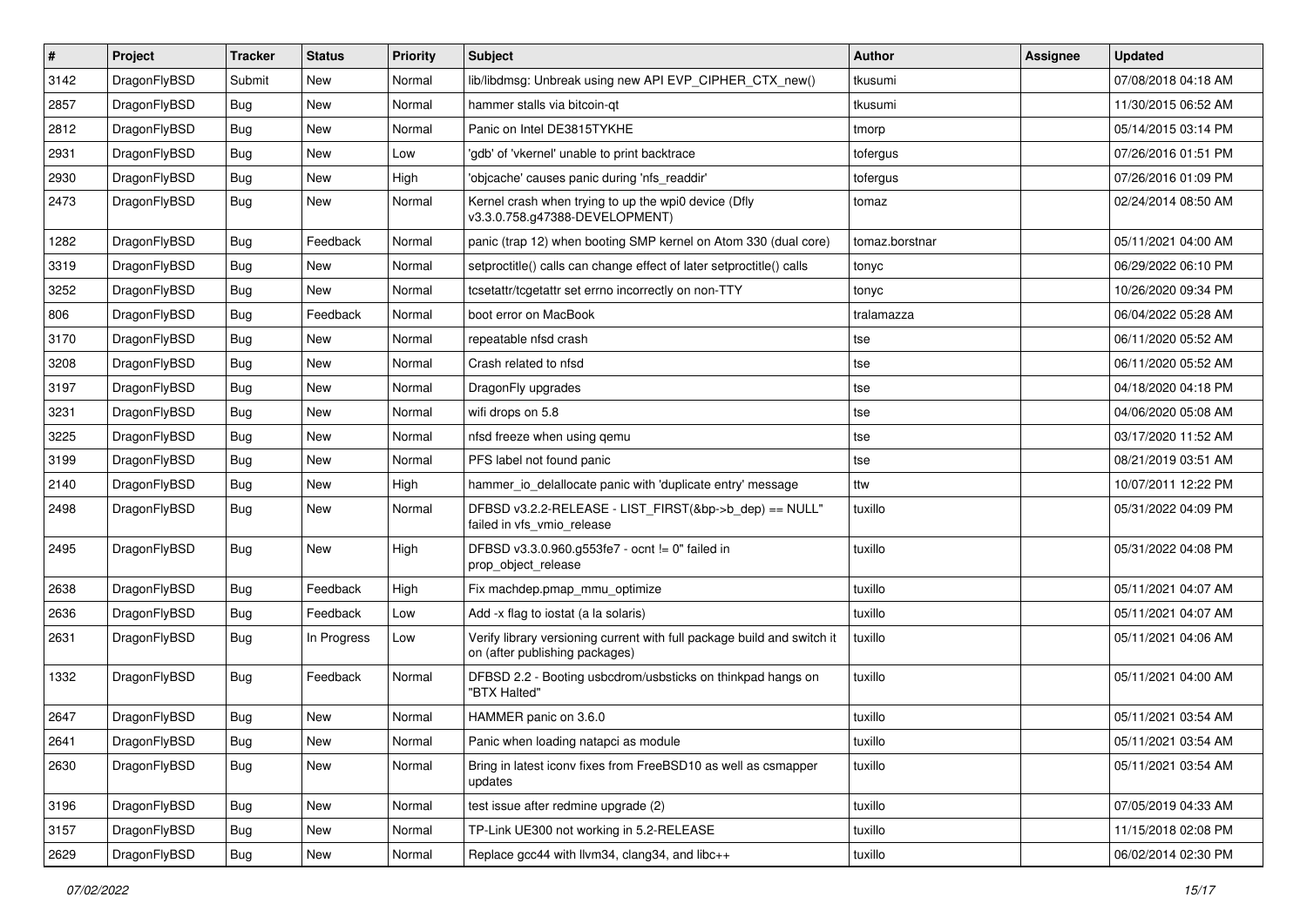| $\#$ | Project      | <b>Tracker</b> | <b>Status</b> | <b>Priority</b> | <b>Subject</b>                                                                                | <b>Author</b> | Assignee | <b>Updated</b>      |
|------|--------------|----------------|---------------|-----------------|-----------------------------------------------------------------------------------------------|---------------|----------|---------------------|
| 2556 | DragonFlyBSD | Bug            | Feedback      | Normal          | DragonFly v3.5.0.81.gd3479 - Process signal weirdness                                         | tuxillo       |          | 12/17/2013 03:48 PM |
| 2084 | DragonFlyBSD | Bug            | New           | Normal          | DFBSD v2.11.0.242.g4d317 - panic: zone: entry not free                                        | tuxillo       |          | 07/03/2012 01:23 AM |
| 2351 | DragonFlyBSD | Bug            | In Progress   | Normal          | DFBSD v3.1.0.579.g44ccf - Stuck during startup, random freezes                                | tuxillo       |          | 04/24/2012 08:21 AM |
| 2345 | DragonFlyBSD | <b>Bug</b>     | In Progress   | Normal          | DFBSD v3.1.0.457.gd679f - NFS panic on diskless station                                       | tuxillo       |          | 04/07/2012 05:22 PM |
| 2283 | DragonFlyBSD | Bug            | <b>New</b>    | Normal          | DFBSD DragonFly v2.13.0.957.g4f459 - pmap release: page<br>should already be gone 0xc27120bc  | tuxillo       |          | 01/23/2012 03:03 AM |
| 2282 | DragonFlyBSD | Bug            | In Progress   | Normal          | gdb segfaults with certain corefiles                                                          | tuxillo       |          | 01/18/2012 04:40 PM |
| 2224 | DragonFlyBSD | <b>Bug</b>     | <b>New</b>    | Normal          | v2.13.0.291.gaa7ec - Panic on fq while installing world                                       | tuxillo       |          | 11/18/2011 01:40 AM |
| 2171 | DragonFlyBSD | Bug            | New           | Normal          | DFBSD v2.13.0.151.gdc8442 - panic: assertion "(*ptep &<br>$(PG_MANAGED PG_V)$ == $PG_V$ "     | tuxillo       |          | 11/04/2011 05:06 PM |
| 2166 | DragonFlyBSD | <b>Bug</b>     | <b>New</b>    | Normal          | DFBSD v2.13.0.109.g05b9d - Strange lockups                                                    | tuxillo       |          | 10/29/2011 11:20 AM |
| 2129 | DragonFlyBSD | Bug            | <b>New</b>    | Normal          | DFBSD v2.11.0.661.gf9438 i386 - panic: lockmgr thrd sleep                                     | tuxillo       |          | 09/05/2011 09:49 AM |
| 1867 | DragonFlyBSD | <b>Bug</b>     | New           | Normal          | it(4) motherboard and fan problems                                                            | tuxillo       |          | 07/08/2011 10:48 AM |
| 2078 | DragonFlyBSD | <b>Bug</b>     | <b>New</b>    | Normal          | DFBSD i386 v2.11.0.201.g3ed2f - Panic during installworld into a<br>vn0 device                | tuxillo       |          | 05/19/2011 07:50 PM |
| 1959 | DragonFlyBSD | <b>Bug</b>     | <b>New</b>    | Normal          | DFBSD v2.9.1.422.gc98f2 - Panic during boot - IPv6 and PF                                     | tuxillo       |          | 01/13/2011 03:37 AM |
| 2360 | DragonFlyBSD | <b>Bug</b>     | In Progress   | Normal          | Wishlist: virtio driver import                                                                | vsrinivas     |          | 06/04/2022 04:16 AM |
| 1661 | DragonFlyBSD | Bug            | In Progress   | Normal          | panic on password entry mount smb filesystem                                                  | vsrinivas     |          | 11/27/2021 08:29 AM |
| 1749 | DragonFlyBSD | <b>Bug</b>     | In Progress   | Normal          | HAMMER fsstress panic in hammer_flush_inode_core<br>'ip->flush state != HAMMER FST FLUSH'     | vsrinivas     |          | 05/11/2021 04:06 AM |
| 1744 | DragonFlyBSD | Bug            | In Progress   | Normal          | HAMMER fsstress panic in hammer_setup_child_callback                                          | vsrinivas     |          | 05/11/2021 04:05 AM |
| 2489 | DragonFlyBSD | Bug            | <b>New</b>    | Normal          | nmalloc doesn't cache VA for allocations > 8KB                                                | vsrinivas     |          | 06/10/2014 05:51 AM |
| 2490 | DragonFlyBSD | Bug            | <b>New</b>    | Normal          | nmalloc should color addresses to avoid cache bank conflictsw                                 | vsrinivas     |          | 06/10/2014 05:51 AM |
| 2136 | DragonFlyBSD | Bug            | New           | Normal          | socketpair() doesn't free file descriptors on copyout failure                                 | vsrinivas     |          | 04/05/2013 09:13 AM |
| 2081 | DragonFlyBSD | Bug            | Feedback      | Normal          | Panic on device "detach" / "failure"                                                          | vsrinivas     |          | 02/29/2012 07:11 AM |
| 2154 | DragonFlyBSD | <b>Bug</b>     | <b>New</b>    | Normal          | vkernel copyout() doesn't return EFAULT on error                                              | vsrinivas     |          | 10/20/2011 03:53 AM |
| 2071 | DragonFlyBSD | Bug            | <b>New</b>    | High            | Panic on assertion: $(int)(flag->seq - seq) > 0$ in hammer flusher flush<br>after inode error | vsrinivas     |          | 06/12/2011 07:59 AM |
| 2085 | DragonFlyBSD | Bug            | <b>New</b>    | Normal          | panic: assertion: $(m\rightarrow$ flags & PG MAPPED) == 0 in<br>vm_page_free_toq              | vsrinivas     |          | 06/10/2011 07:48 AM |
| 1861 | DragonFlyBSD | Bug            | <b>New</b>    | Normal          | panic via kprintf (lockmgr called in a hard section)                                          | vsrinivas     |          | 10/11/2010 12:56 AM |
| 1185 | DragonFlyBSD | Bug            | New           | High            | need a tool to merge changes into /etc                                                        | wa1ter        |          | 02/18/2014 06:02 AM |
| 3124 | DragonFlyBSD | Bug            | New           | High            | DragonFlyBSD 5.0.2 with Hammer2 with UEFI install doesn't boot                                | wiesl         |          | 06/18/2019 05:07 AM |
| 2886 | DragonFlyBSD | Bug            | <b>New</b>    | Normal          | dragonfly mail agent: sending a testmail causes high system load                              | worf          |          | 02/05/2016 05:53 AM |